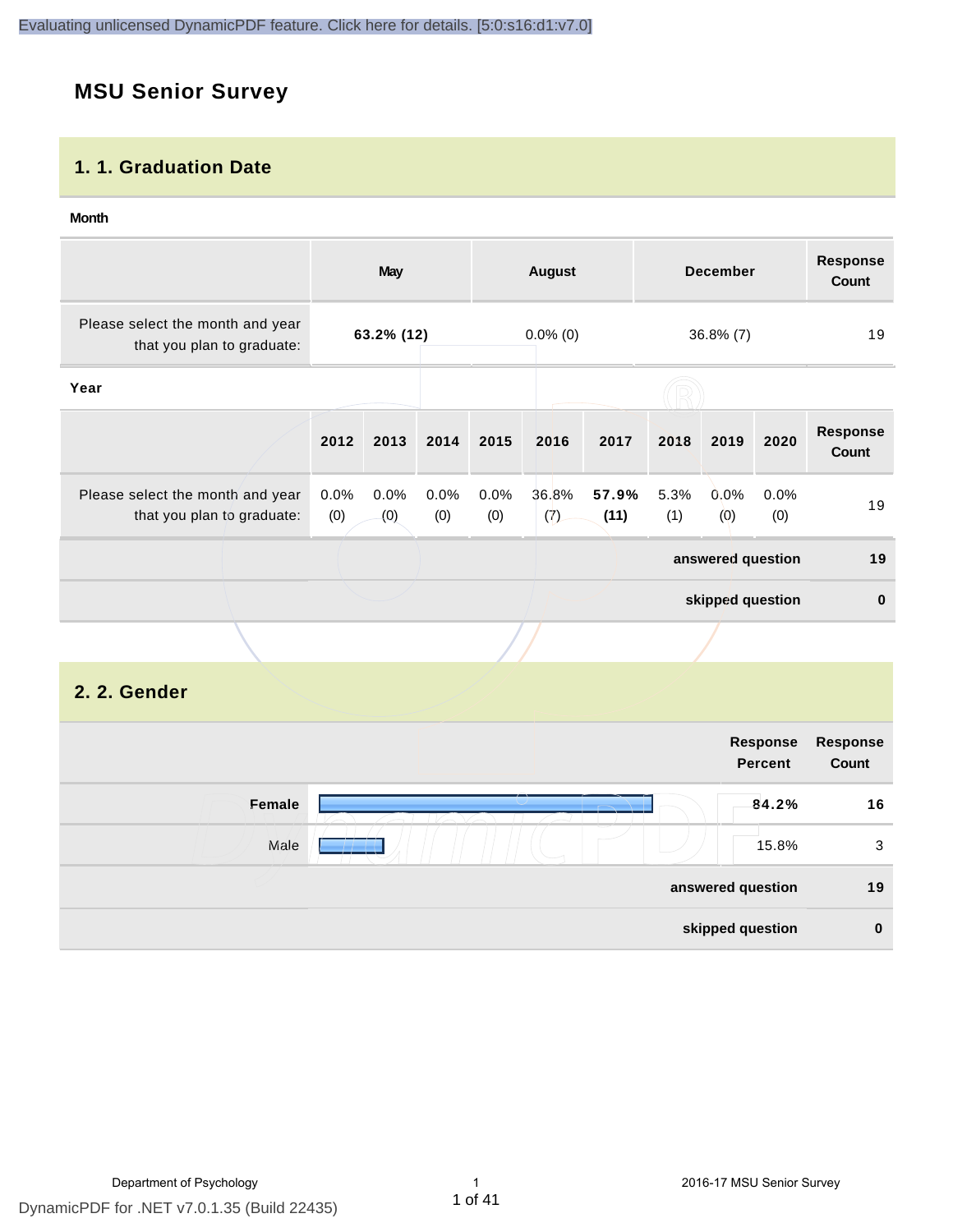## **3. 3. Ethnic Background**

|                                           | <b>Response</b><br><b>Percent</b> | <b>Response</b><br>Count |
|-------------------------------------------|-----------------------------------|--------------------------|
| White                                     | 100.0%                            | 19                       |
| Black/African-American                    | 0.0%                              | $\pmb{0}$                |
| Asian                                     | 0.0%                              | $\pmb{0}$                |
| Hispanic/Latino                           | 0.0%                              | $\pmb{0}$                |
| American Indian/Alaskan Native            | 0.0%                              | $\pmb{0}$                |
| Native Hawaiian/Other Pacific<br>Islander | 0.0%                              | $\boldsymbol{0}$         |
| Two or more races                         | 0.0%                              | $\pmb{0}$                |
|                                           | answered question                 | 19                       |
|                                           | skipped question                  | $\bf{0}$                 |
|                                           |                                   |                          |

#### **4. 4. Are you a U.S. citizen?**

|            |            | Response<br><b>Percent</b> | <b>Response</b><br>Count |
|------------|------------|----------------------------|--------------------------|
| <b>Yes</b> |            | 100.0%                     | 19                       |
| No         | $\bigcirc$ | $0.0\%$                    | 0                        |
|            |            | answered question          | 19                       |
|            |            | skipped question           | $\bf{0}$                 |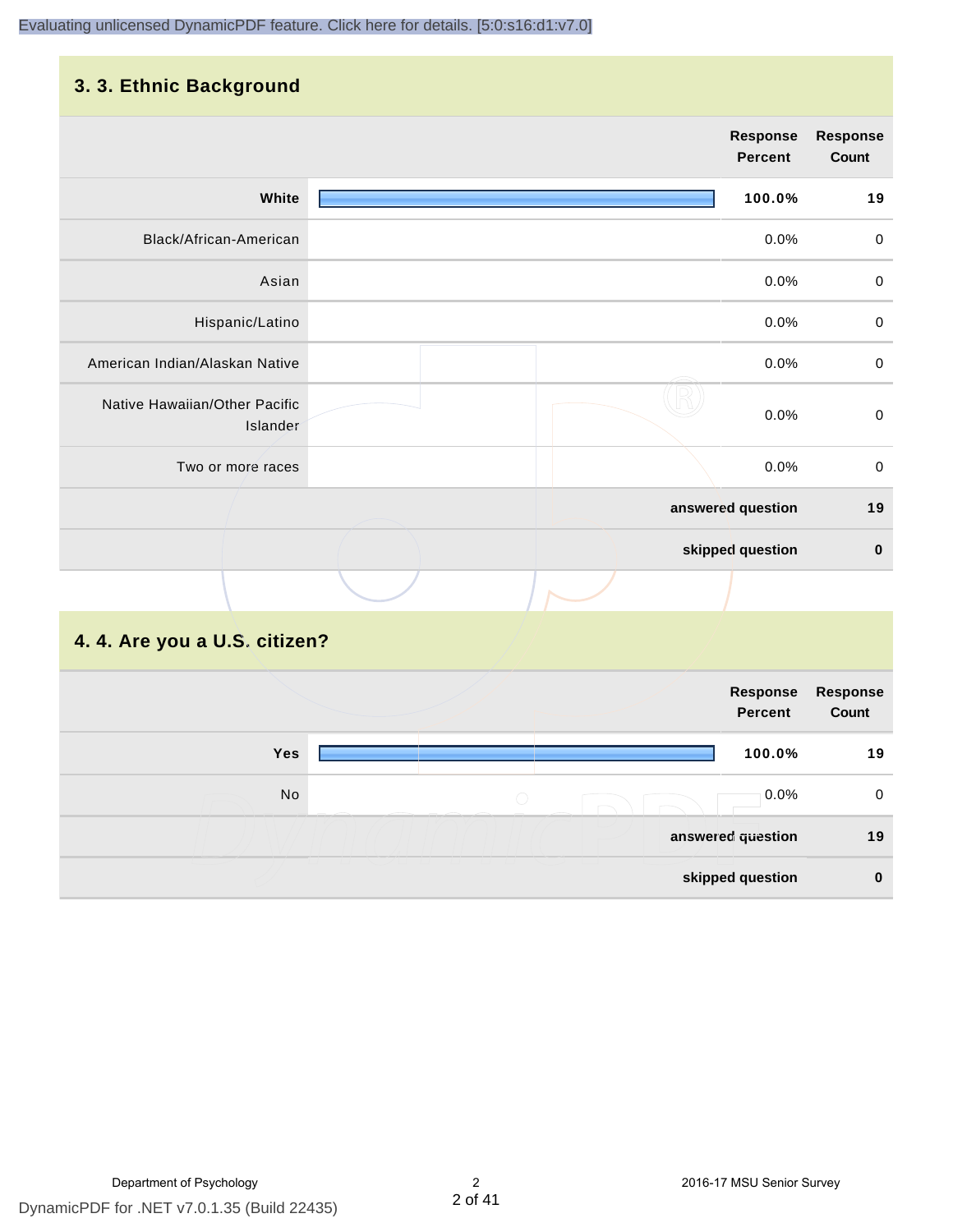## **5. 5. What is your residency classification at MSU?**

|               | <b>Response</b><br><b>Percent</b> | <b>Response</b><br>Count |
|---------------|-----------------------------------|--------------------------|
| In-state      | 89.5%                             | 17                       |
| Out-of-state  | 10.5%                             | $\overline{2}$           |
| International | 0.0%                              | $\mathbf 0$              |
|               | answered question                 | 19                       |
|               | skipped question                  | $\mathbf 0$              |
|               | ynamicPD                          |                          |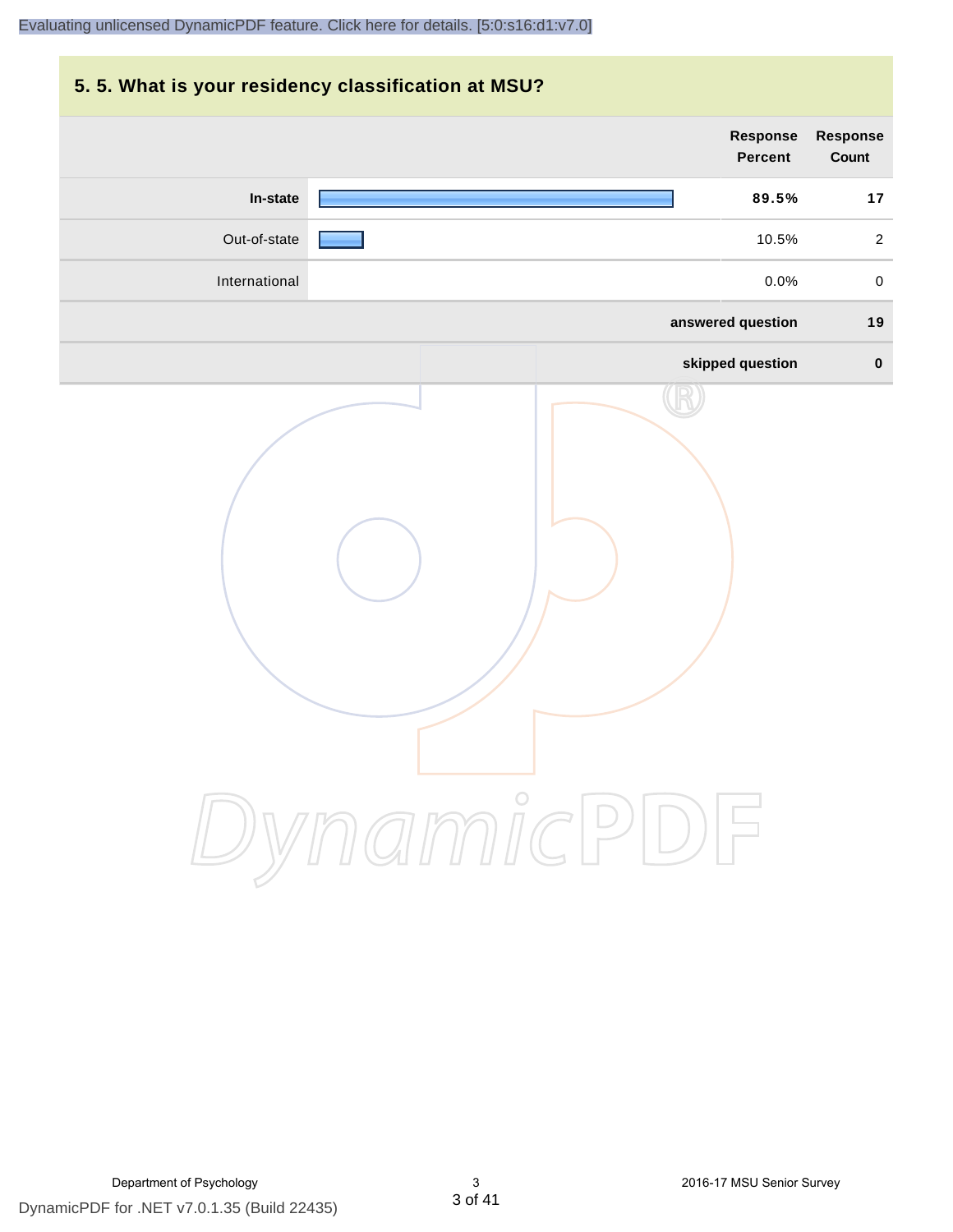## **5. 5. What is your residency classification at MSU? answered question 19 skipped question 0**

#### **6. 6. Age**

| <b>Response</b><br><b>Response</b><br><b>Percent</b> |               |
|------------------------------------------------------|---------------|
| 68.4%                                                | 24 or younger |
| 15.8%                                                | 25-34         |
| 15.8%                                                | 35-44         |
| 0.0%                                                 | 45 or older   |
| answered question                                    |               |
| skipped question                                     |               |
|                                                      |               |

#### **7. 7. Has either of your parents received a bachelor's degree?**

| Response<br>Count | Response<br><b>Percent</b> |            |           |
|-------------------|----------------------------|------------|-----------|
| 8                 | 42.1%                      | $\bigcirc$ | Yes       |
| 11                | 57.9%                      |            | <b>No</b> |
| 19                | answered question          |            |           |
| $\mathbf 0$       | skipped question           |            |           |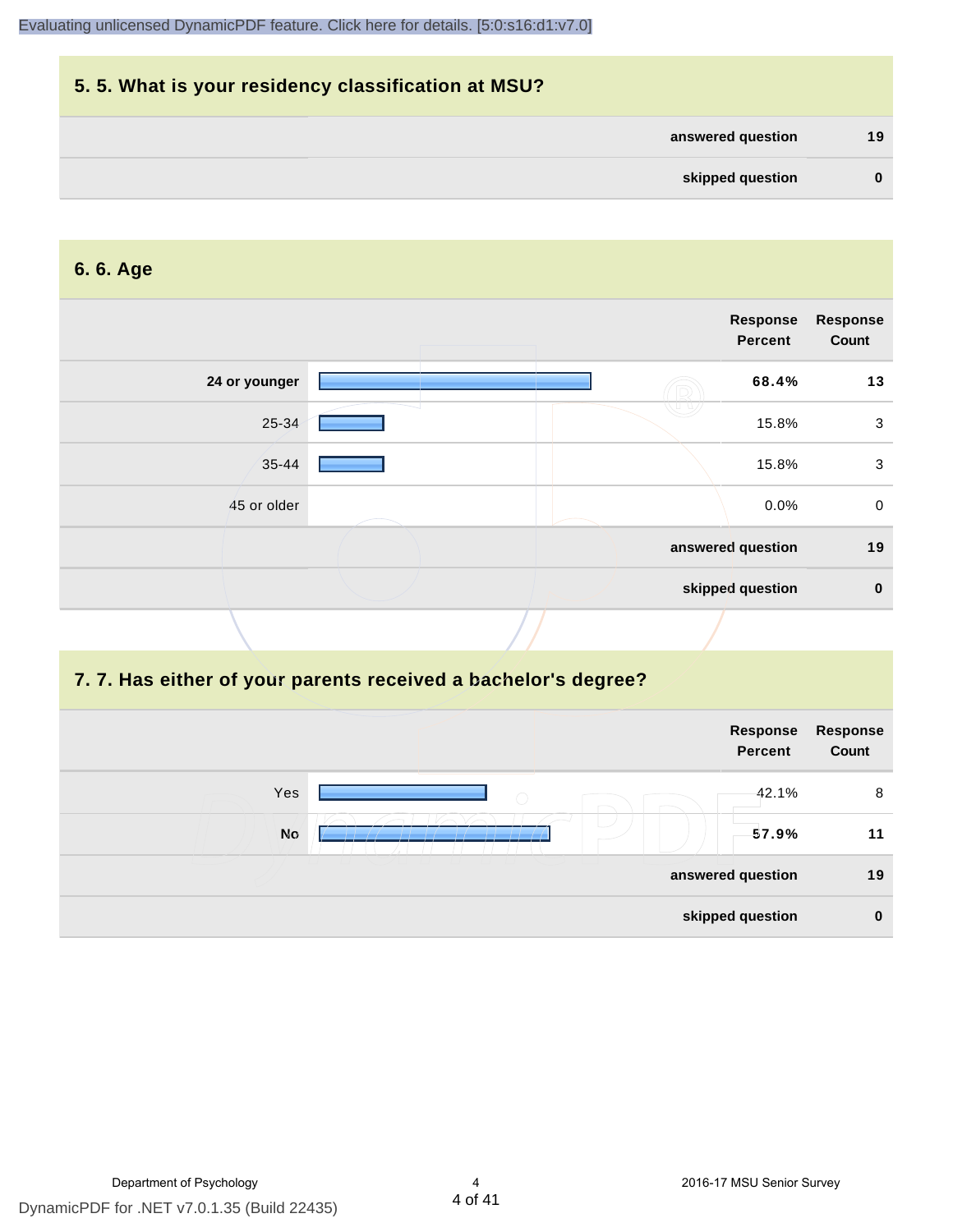#### **8. 8. Has either of your parents received a degree from MSU?**

|           | Response<br><b>Percent</b> | Response<br>Count |
|-----------|----------------------------|-------------------|
| Yes       | 15.8%                      | 3                 |
| <b>No</b> | 84.2%                      | 16                |
|           | answered question          | 19                |
|           | skipped question           | $\mathbf 0$       |

#### **9. 9. What was your original entry status to MSU?**

|                                                     | <b>Response</b><br><b>Percent</b> | <b>Response</b><br>Count |
|-----------------------------------------------------|-----------------------------------|--------------------------|
| <b>Freshman</b>                                     | 47.4%                             | 9                        |
| Transfer from community<br>college/technical school | 36.8%                             |                          |
| Transfer from 4-yr institution                      | 15.8%                             | 3                        |
|                                                     | answered question                 | 19                       |
|                                                     | skipped question                  | $\bf{0}$                 |

**10. 10. How many credits were transferred?**

|             | <b>Response</b><br><b>Percent</b> | Response<br>Count |
|-------------|-----------------------------------|-------------------|
| 12 or fewer | $0.0\%$                           | $\overline{0}$    |
| 13-30       | 20.0%                             | 2                 |
| $31 - 60$   | 40.0%                             | 4                 |
| Over 60     | 40.0%                             | 4                 |
|             | answered question                 | 10                |
|             | skipped question                  | 9                 |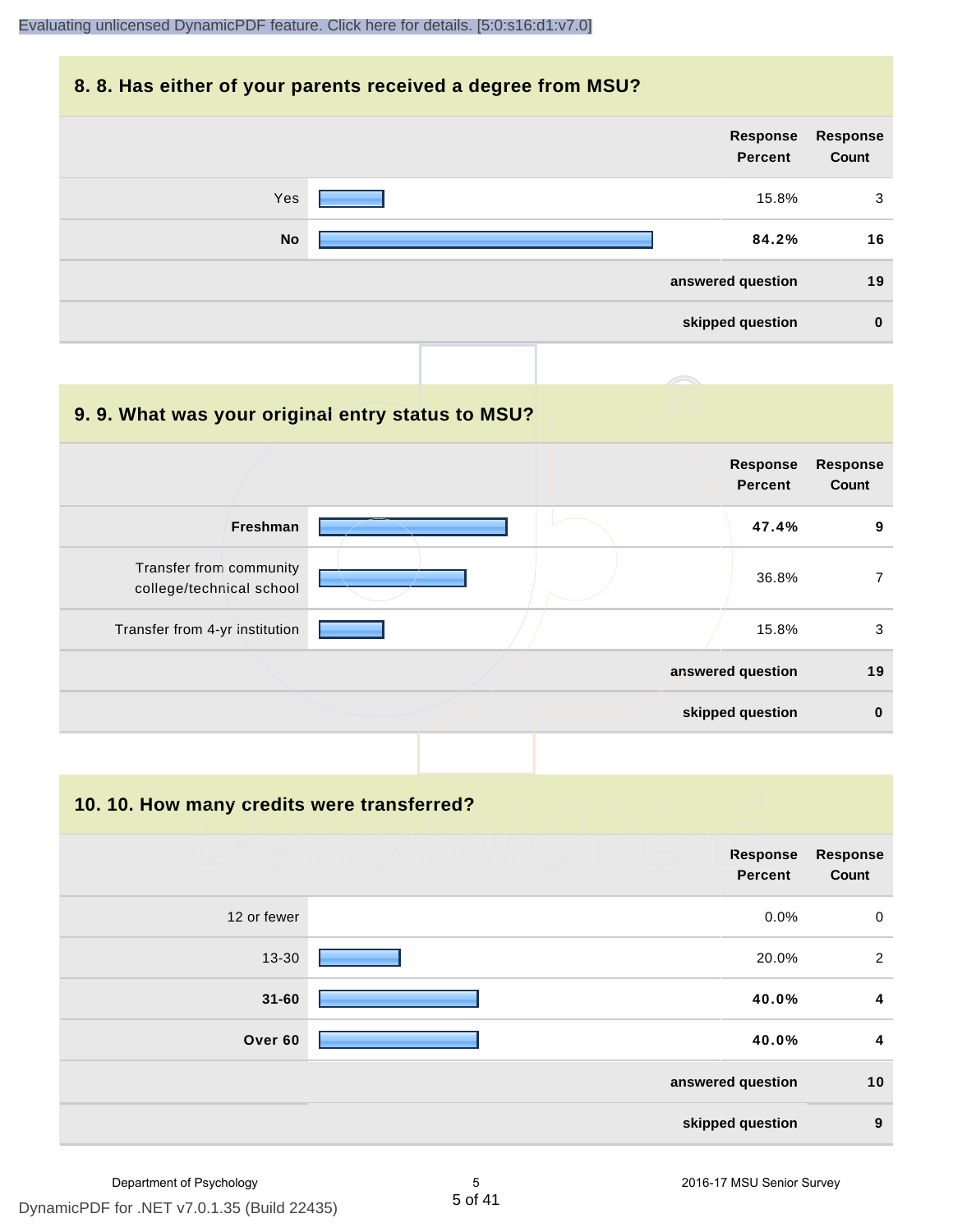#### **11. 11. Approximately what percent of your University Studies (general education) classes did you take at MSU?**

|           | <b>Response</b><br><b>Percent</b> | Response<br>Count |
|-----------|-----------------------------------|-------------------|
| Under 25% | 30.0%                             | 3                 |
| 25-49%    | 30.0%                             | 3                 |
| 50-74%    | 40.0%                             | 4                 |
| 75-100%   | 0.0%                              | $\mathbf 0$       |
|           | answered question                 | 10                |
|           | skipped question                  | $9$               |
|           |                                   |                   |

#### **12. 12. What has been your attendance status at MSU?**

|                            |  | <b>Response</b><br><b>Percent</b> | Response<br>Count |
|----------------------------|--|-----------------------------------|-------------------|
| <b>Primarily full-time</b> |  | 100.0%                            | 19                |
| Primarily part-time        |  | $0.0\%$                           | 0                 |
|                            |  | answered question                 | 19                |
|                            |  | skipped question                  | 0                 |

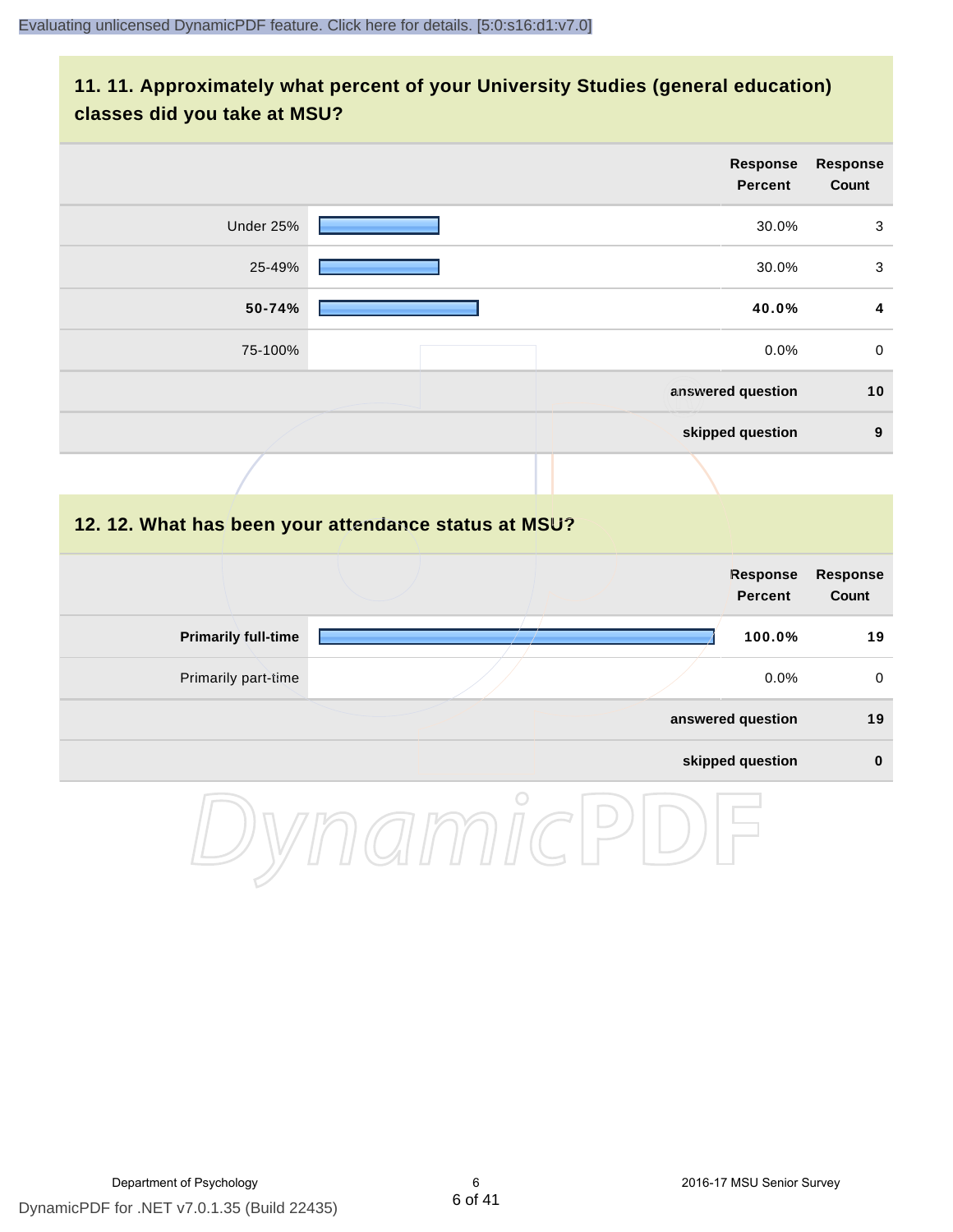## **13. 13. In which Residential College are you a member?**

|                            | <b>Response</b><br><b>Percent</b> | <b>Response</b><br>Count |
|----------------------------|-----------------------------------|--------------------------|
| Do not know                | 15.8%                             | 3                        |
| <b>Clark College</b>       | 5.3%                              | 1                        |
| Elizabeth College          | 15.8%                             | $\sqrt{3}$               |
| Franklin-Springer Colleges | 0.0%                              | $\pmb{0}$                |
| <b>Hart College</b>        | 21.1%                             | 4                        |
| <b>Hester College</b>      | 10.5%                             | $\overline{2}$           |
| <b>Regents College</b>     | 21.1%                             | 4                        |
| Richmond College           | 0.0%                              | $\pmb{0}$                |
| White College              | 10.5%                             | $\sqrt{2}$               |
|                            | answered question                 | 19                       |
|                            | skipped question                  | $\boldsymbol{0}$         |

DynamicPDF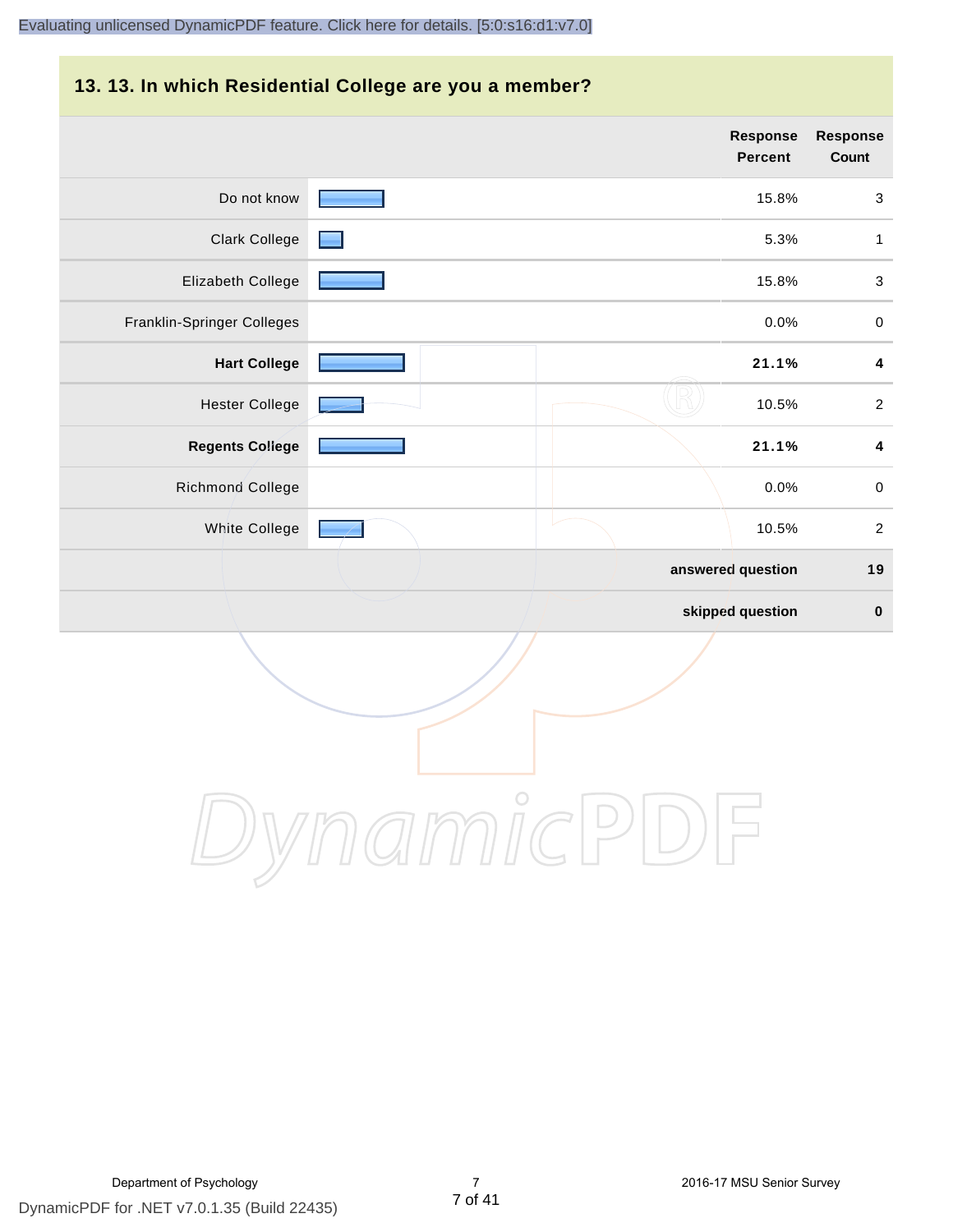## **13. 13. In which Residential College are you a member? answered question 19**

| skipped question |  |
|------------------|--|

#### **14. 14. Have you ever received any type of Financial Aid while at MSU? (scholarships, grants, work-study, etc.)**



**15. 15. How many years will it take you to complete your degree from the point of your initial enrollment in college (including any time at a previous institution)?**

|               | Response<br><b>Percent</b> | <b>Response</b><br>Count |
|---------------|----------------------------|--------------------------|
| Two           | 10.5%                      | $\overline{2}$           |
| Three         | 5.3%<br>لي بيا             | $\mathbf{1}$             |
| Four          | 47.4%                      | $\boldsymbol{9}$         |
| Five          | 10.5%                      | 2                        |
| Six           | 15.8%                      | $\mathbf 3$              |
| More than six | 10.5%                      | $\overline{2}$           |
|               | answered question          | 19                       |
|               | skipped question           | $\pmb{0}$                |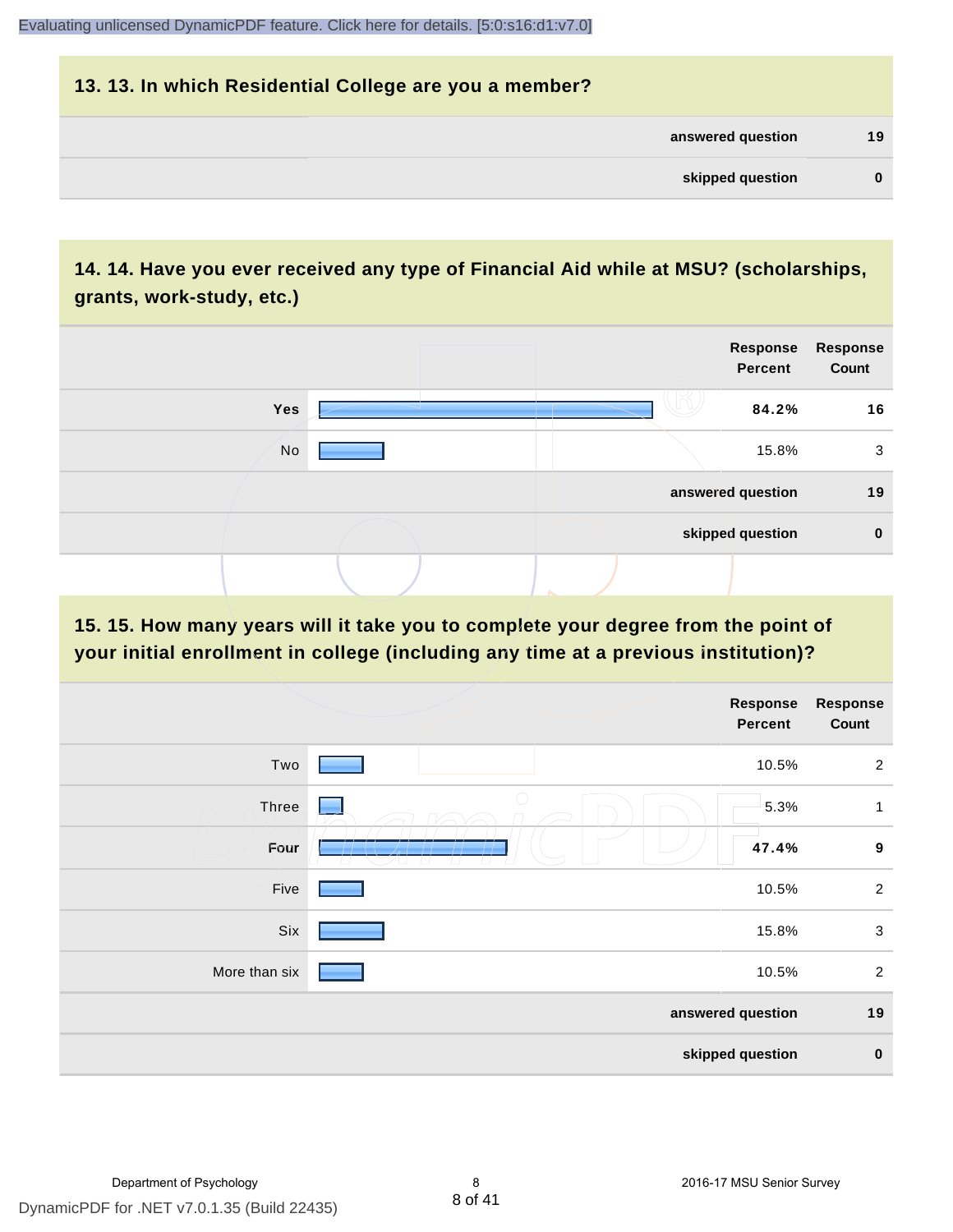## **16. 16. In what range does your grade point average fall?**

|                | <b>Response</b><br><b>Percent</b>  | <b>Response</b><br>Count |
|----------------|------------------------------------|--------------------------|
| Less than 2.00 | 0.0%                               | $\mathbf 0$              |
| 2.00-2.50      | 5.3%                               | $\mathbf{1}$             |
| 2.51-3.00      | 31.6%                              | $\,6\,$                  |
| $3.01 - 3.50$  | 57.9%                              | 11                       |
| $3.51 - 4.00$  | 5.3%                               | $\mathbf{1}$             |
|                | answered question                  | 19                       |
|                | skipped question                   | $\pmb{0}$                |
|                | amicl<br>$\vert \mathcal{P} \vert$ |                          |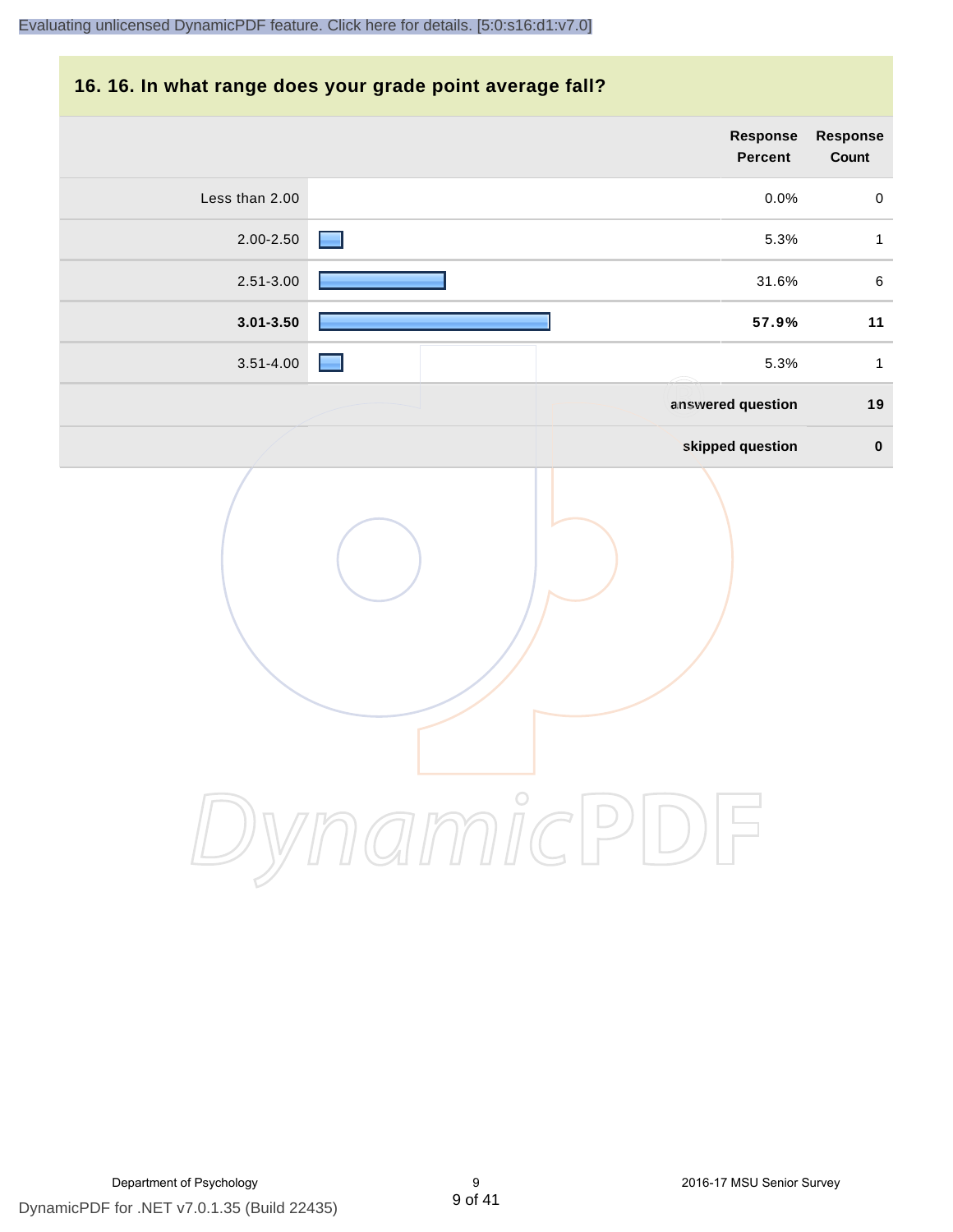|                                                          | <b>Response</b><br><b>Percent</b> | <b>Response</b><br><b>Count</b> |
|----------------------------------------------------------|-----------------------------------|---------------------------------|
| Accounting                                               | 0.0%                              | $\boldsymbol{0}$                |
| Advertising                                              | 0.0%                              | $\boldsymbol{0}$                |
| Agricultural Science & Technology<br>(associate's)       | 0.0%                              | $\boldsymbol{0}$                |
| Agricultural Science (bachelor's)                        | 0.0%                              | $\boldsymbol{0}$                |
| Animal Technology/Animal-Equine                          | 0.0%                              | $\mathbf 0$                     |
| Animal Technology/Vet Tech,<br>Pre-Vet                   | 0.0%                              | $\mathbf 0$                     |
| <b>Applied Physics</b>                                   | 0.0%                              | $\boldsymbol{0}$                |
| Art                                                      | 0.0%                              | $\boldsymbol{0}$                |
| <b>Athletic Training</b>                                 | 0.0%                              | $\boldsymbol{0}$                |
| Biology                                                  | 0.0%                              | $\pmb{0}$                       |
| <b>Business Administration</b><br>(associate's)          | 0.0%                              | $\boldsymbol{0}$                |
| <b>Business Administration</b><br>(bachelor's)           | $\bigcirc$<br>0.0%                | $\boldsymbol{0}$                |
| <b>Career &amp; Technical Education</b><br>(associate's) | 0.0%                              | $\pmb{0}$                       |
| <b>Career &amp; Technical Education</b><br>(bachelor's)  | 0.0%                              | $\mathbf 0$                     |
| Chemistry                                                | 0.0%                              | $\pmb{0}$                       |
| Civil Engineering Technology<br>(associate's)            | 0.0%                              | $\pmb{0}$                       |
|                                                          | answered question                 | 19                              |
|                                                          | skipped question                  | $\pmb{0}$                       |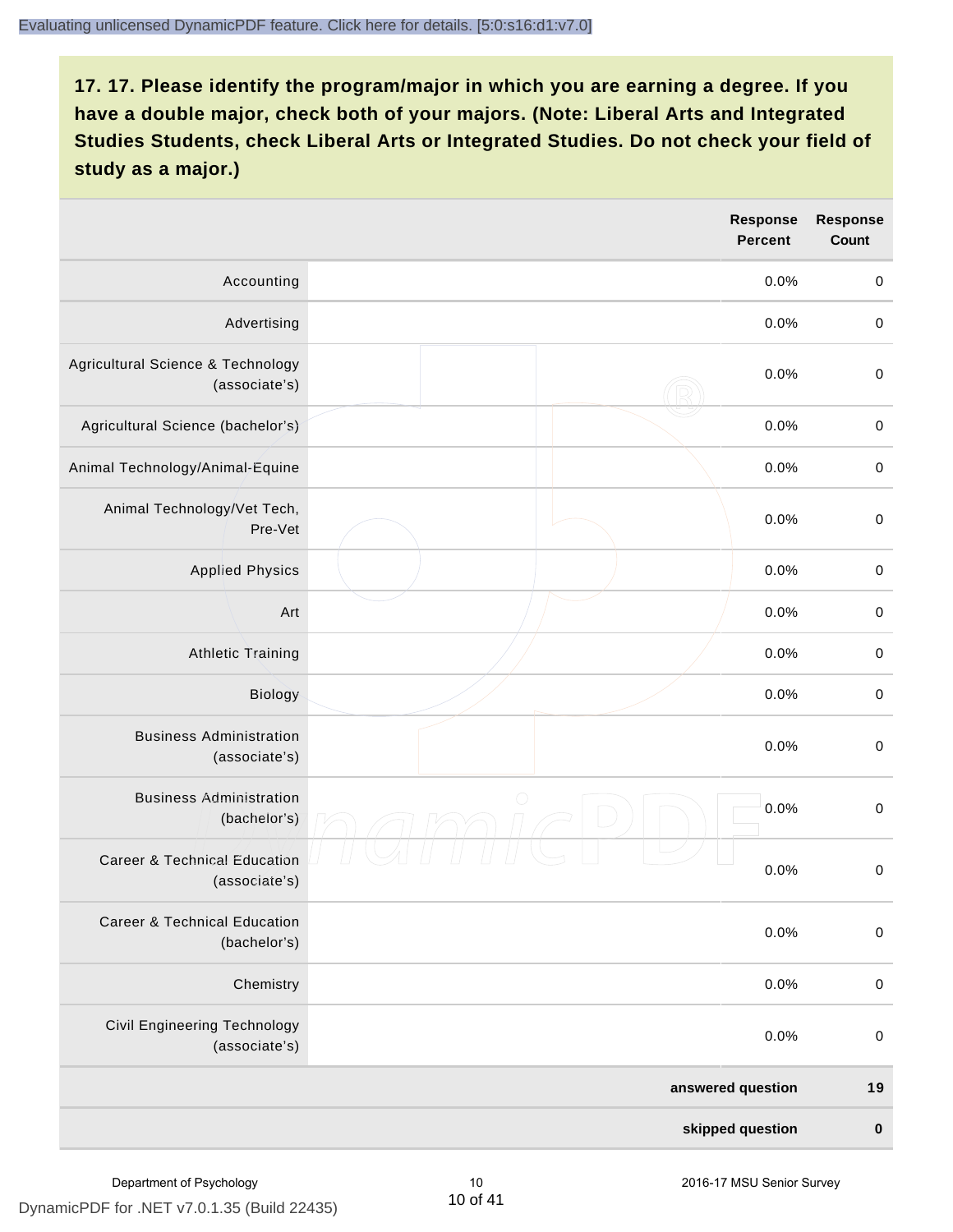| <b>Civil Engineering Technology</b><br>(bachelor's) | 0.0%               | $\mathbf 0$      |
|-----------------------------------------------------|--------------------|------------------|
| <b>Communication Disorders</b>                      | 0.0%               | $\pmb{0}$        |
| <b>Community Health</b>                             | 0.0%               | $\pmb{0}$        |
| <b>Computer Information Systems</b>                 | 0.0%               | $\pmb{0}$        |
| <b>Computer Science</b>                             | 0.0%               | $\pmb{0}$        |
| Creative Writing (BFA)                              | 0.0%               | $\boldsymbol{0}$ |
| <b>Criminal Justice</b>                             | 5.3%               | $\mathbf{1}$     |
| Economics                                           | 0.0%               | $\mathbf 0$      |
| <b>Electromechanical Engineering</b><br>Technology  | 0.0%               | $\mathbf 0$      |
| <b>Elementary School Education</b>                  | 0.0%               | $\pmb{0}$        |
| Engineering Graphics & Design                       | 0.0%               | $\pmb{0}$        |
| <b>Engineering Physics</b>                          | 0.0%               | $\pmb{0}$        |
| English                                             | 0.0%               | $\pmb{0}$        |
| English Education (TESOL)                           | $\bigcirc$<br>0.0% | $\pmb{0}$        |
| <b>Exercise Science</b>                             | 0.0%               | $\,0\,$          |
| Finance                                             | 0.0%               | $\,0\,$          |
| French                                              | 0.0%               | $\mathbf 0$      |
| General Studies (associate's)                       | 0.0%               | $\pmb{0}$        |
| Geosciences                                         | 0.0%               | $\pmb{0}$        |
| German                                              | 0.0%               | $\pmb{0}$        |
|                                                     | answered question  | 19               |
|                                                     | skipped question   | $\pmb{0}$        |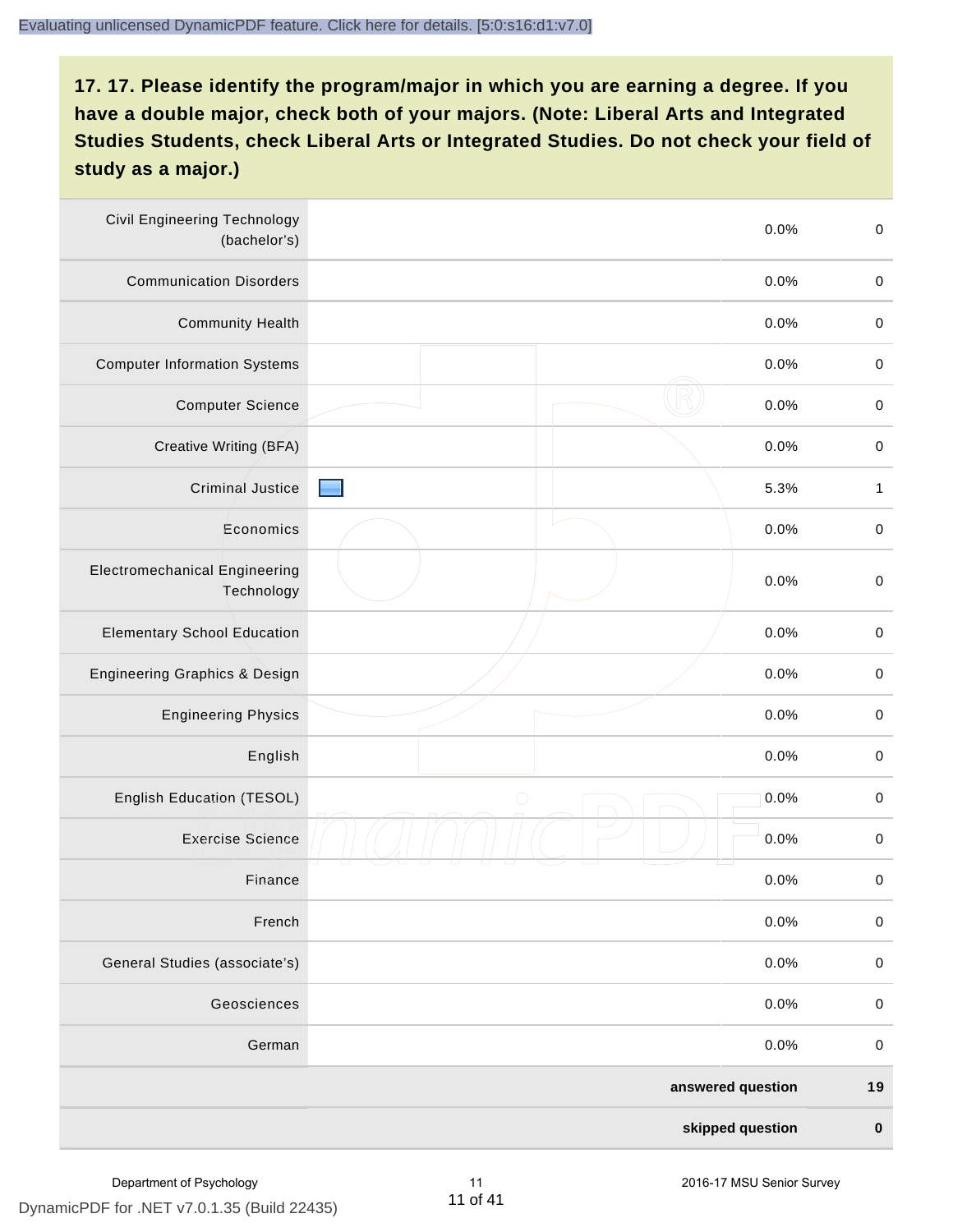| <b>Graphic Communications Media</b>            | 0.0%               | $\boldsymbol{0}$ |
|------------------------------------------------|--------------------|------------------|
| Health & Physical Education                    | 0.0%               | $\pmb{0}$        |
| <b>Health Information Administration</b>       | 0.0%               | $\boldsymbol{0}$ |
| History                                        | 0.0%               | $\pmb{0}$        |
| <b>Industrial Technology</b><br>(associate's)  | 0.0%               | $\boldsymbol{0}$ |
| Integrated Studies (BIS)                       | 0.0%               | $\boldsymbol{0}$ |
| Interdisciplinary Early Childhood<br>Education | 0.0%               | $\boldsymbol{0}$ |
| <b>Interior Design</b>                         | 0.0%               | $\boldsymbol{0}$ |
| <b>International Business</b>                  | 0.0%               | $\boldsymbol{0}$ |
| <b>International Studies</b>                   | 0.0%               | $\mathbf 0$      |
| Japanese                                       | 0.0%               | $\boldsymbol{0}$ |
| Journalism                                     | 0.0%               | $\boldsymbol{0}$ |
| Learning & Behavior Disorders                  | 0.0%               | $\boldsymbol{0}$ |
| <b>Liberal Arts</b>                            | $\bigcirc$<br>0.0% | $\pmb{0}$        |
| Logistics & Supply Chain<br>Management         | 0.0%               | $\boldsymbol{0}$ |
| Management                                     | 0.0%               | 0                |
| <b>Manufacturing Technology</b>                | 0.0%               | $\mathbf 0$      |
| Marketing                                      | 0.0%               | $\boldsymbol{0}$ |
| Mathematics                                    | 0.0%               | $\pmb{0}$        |
|                                                | answered question  | 19               |
|                                                | skipped question   | $\pmb{0}$        |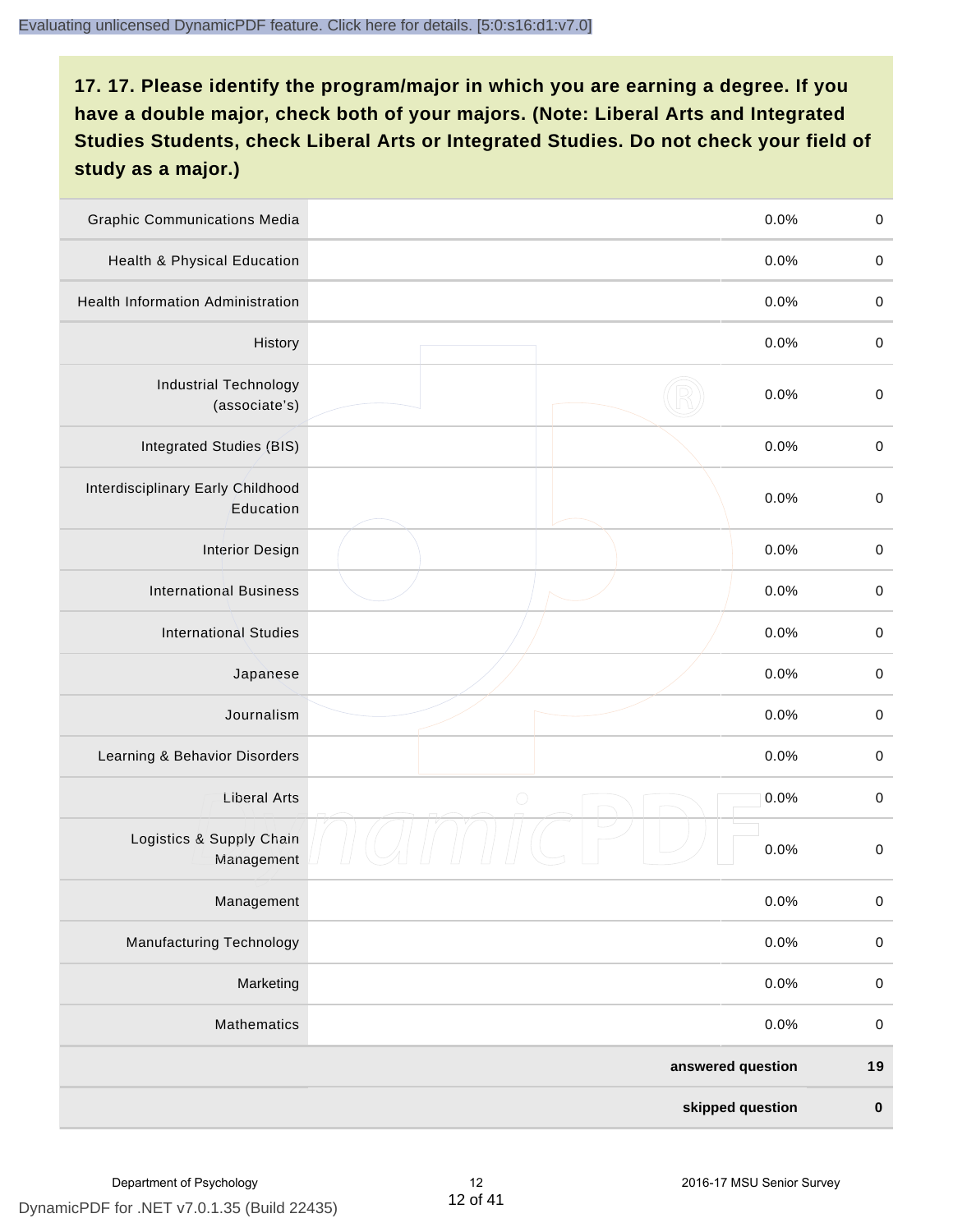| Middle School Education                   | 0.0%                                      | $\boldsymbol{0}$ |
|-------------------------------------------|-------------------------------------------|------------------|
| Music                                     | 0.0%                                      | $\boldsymbol{0}$ |
| <b>Music Business</b>                     | 0.0%                                      | $\boldsymbol{0}$ |
| Nonprofit Leadership Studies              | 5.3%<br><b>Contract Contract Contract</b> | $\mathbf{1}$     |
| Nursing                                   | 0.0%                                      | $\boldsymbol{0}$ |
| Nursing/RN to BSN                         | 0.0%                                      | $\boldsymbol{0}$ |
| Nutrition, Dietetics, & Food Mgmt         | 0.0%                                      | $\boldsymbol{0}$ |
| Occupational Safety and Health            | 0.0%                                      | $\boldsymbol{0}$ |
| Organizational Communication              | 0.0%                                      | $\boldsymbol{0}$ |
| Philosophy                                | 0.0%                                      | $\boldsymbol{0}$ |
| Physics                                   | 0.0%                                      | $\pmb{0}$        |
| <b>Political Science</b>                  | 0.0%                                      | $\boldsymbol{0}$ |
| <b>Psychology</b>                         | 100.0%                                    | 19               |
| <b>Public Administration</b>              | 0.0%                                      | $\boldsymbol{0}$ |
| <b>Public Relations</b>                   | $\bigcirc$<br>0.0%                        | $\pmb{0}$        |
| <b>Recreation &amp; Leisure Services</b>  | 0.0%                                      | $\boldsymbol{0}$ |
| Social Work                               | 0.0%                                      | $\boldsymbol{0}$ |
| Sociology                                 | 0.0%                                      | $\pmb{0}$        |
| Spanish                                   | 0.0%                                      | $\mathbf 0$      |
| <b>Telecommunications Systems</b><br>Mgmt | 0.0%                                      | $\pmb{0}$        |
|                                           | answered question                         | 19               |
|                                           | skipped question                          | $\pmb{0}$        |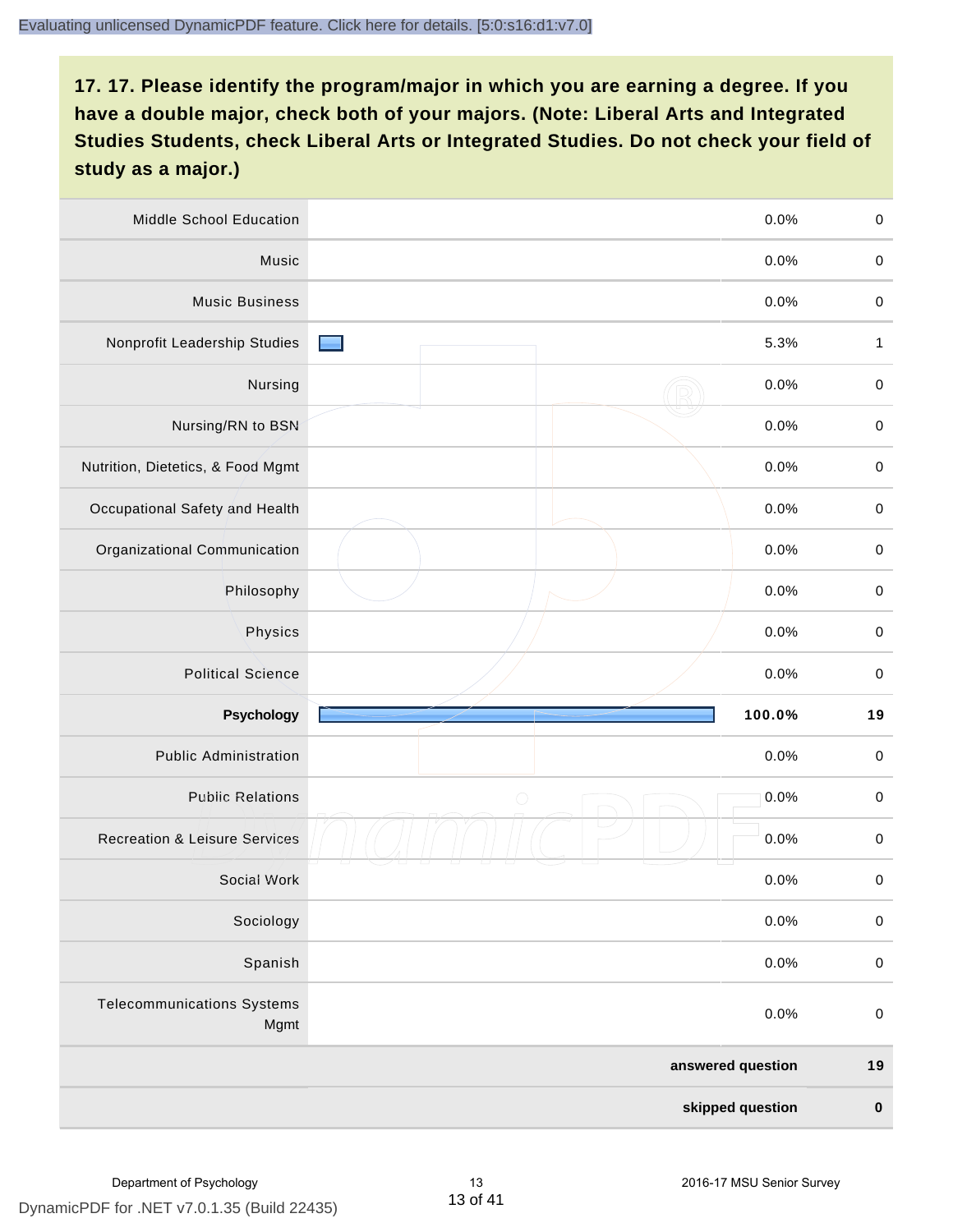| <b>Television Production</b>    | $0.0\%$           | $\Omega$ |
|---------------------------------|-------------------|----------|
| Theatre                         | $0.0\%$           | 0        |
| Wildlife & Conservation Biology | $0.0\%$           | 0        |
|                                 | answered question | 19       |
|                                 | skipped question  | 0        |
|                                 | <u>ترسنی</u>      |          |

#### **18. 20. What is the highest degree you eventually hope to receive?**

|                      |  | <b>Response</b><br><b>Percent</b> | Response<br>Count |
|----------------------|--|-----------------------------------|-------------------|
| Associate            |  | 0.0%                              | $\mathbf 0$       |
| <b>Baccalaureate</b> |  | 10.5%                             | $\overline{2}$    |
| Graduate             |  | 73.7%                             | 14                |
| Professional         |  | 15.8%                             | $\mathfrak{S}$    |
|                      |  | answered question                 | 19                |
|                      |  | skipped question                  | $\pmb{0}$         |
|                      |  |                                   |                   |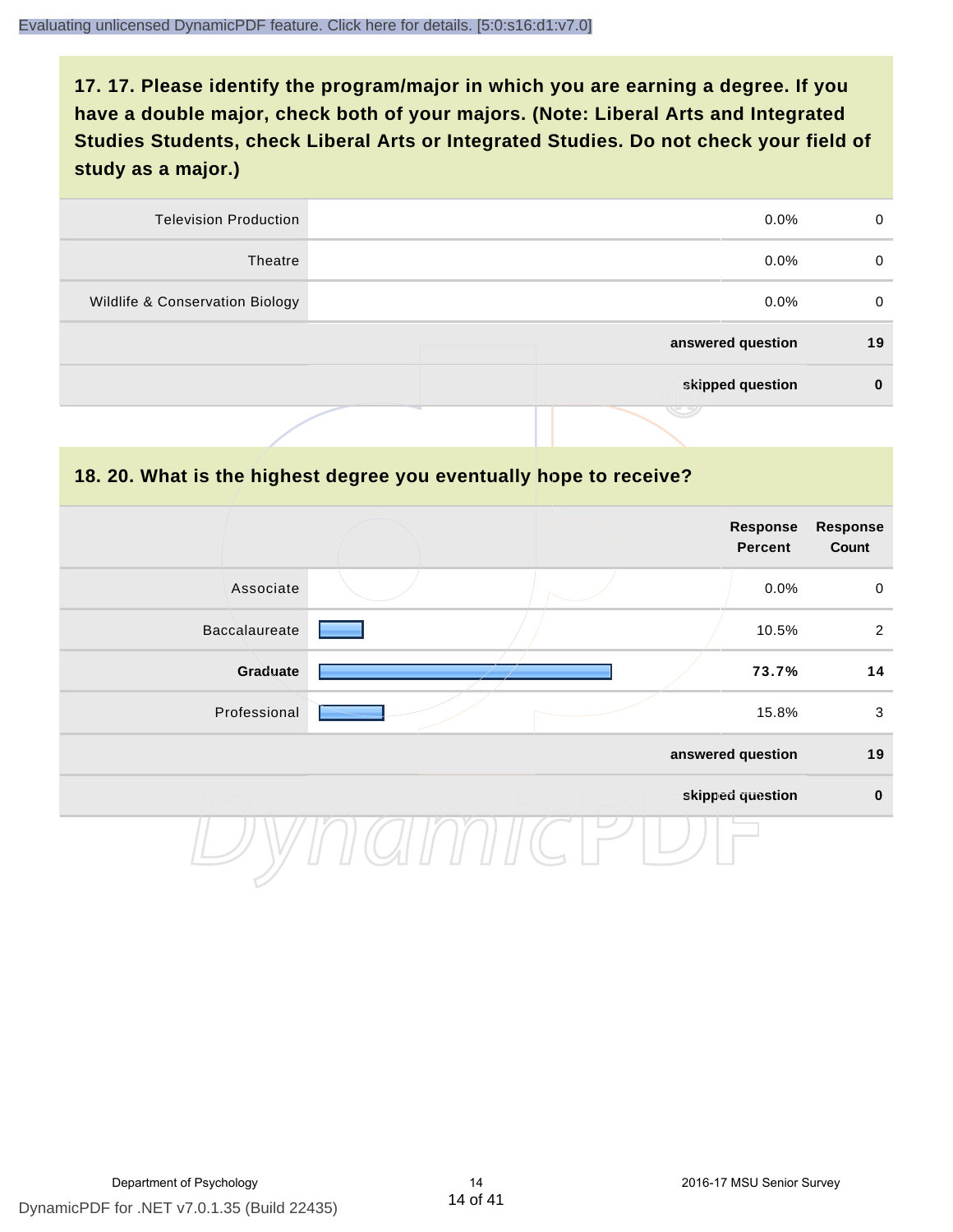## **19. 21. Which best describes your situation?**

|                                      | Response<br><b>Percent</b> | <b>Response</b><br>Count |
|--------------------------------------|----------------------------|--------------------------|
| Did not change major/area            | 52.6%                      | 10                       |
| Did not initially declare major/area | 5.3%                       | $\mathbf{1}$             |
| Changed major/area                   | 42.1%                      | $\,8\,$                  |
|                                      | answered question          | 19                       |
|                                      | skipped question           | $\pmb{0}$                |
|                                      | ynamicPD                   |                          |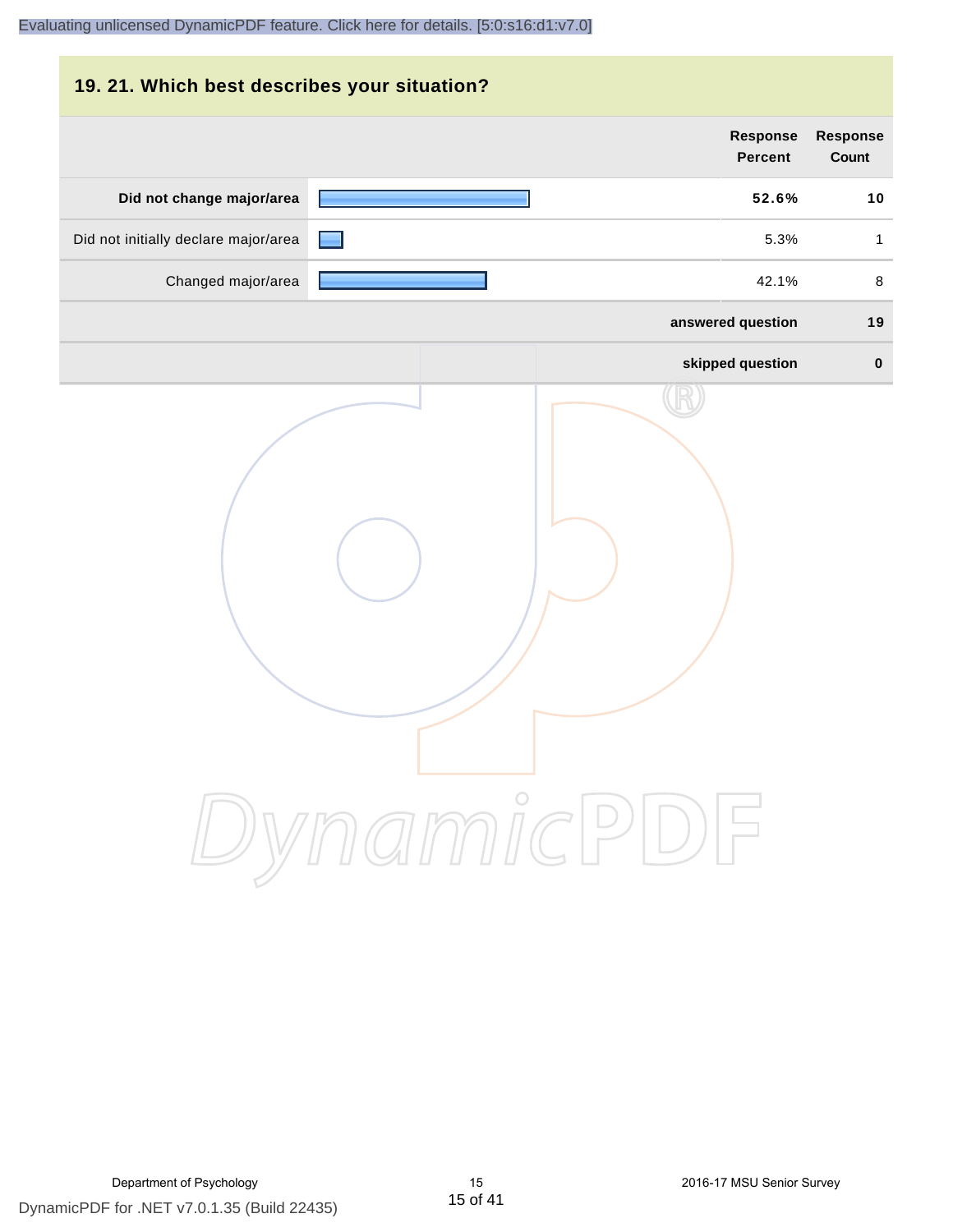#### **19. 21. Which best describes your situation?**

| answered question | 19 |
|-------------------|----|
| skipped question  | 0  |

## **20. 22. While school was in session during the past year, how many hours per week, on average, did you work for pay?**

|                    |                 | <b>Response</b><br>Percent | <b>Response</b><br>Count |
|--------------------|-----------------|----------------------------|--------------------------|
| Did not work       |                 | 15.8%                      | 3                        |
| Worked 1-10 hrs    |                 | 10.5%                      | $\overline{2}$           |
| Worked 11-20 hrs   |                 | 21.1%                      | $\overline{4}$           |
| Worked 21-30 hrs   |                 | 31.6%                      | $6\phantom{1}6$          |
| Worked 31-40 hrs   | <b>Contract</b> | 5.3%                       | $\mathbf{1}$             |
| Worked over 40 hrs |                 | 15.8%                      | $\mathbf{3}$             |
|                    |                 | answered question          | 19                       |
|                    |                 | skipped question           | $\mathbf 0$              |

#### **21. 23. For the most part, were classes offered at times convenient to you?**

|     | <b>Response</b><br>Percent | Response<br>Count |
|-----|----------------------------|-------------------|
| Yes | 94.7%                      | 18                |
| No  | 5.3%                       | 1                 |
|     | answered question          | 19                |
|     | skipped question           | $\bf{0}$          |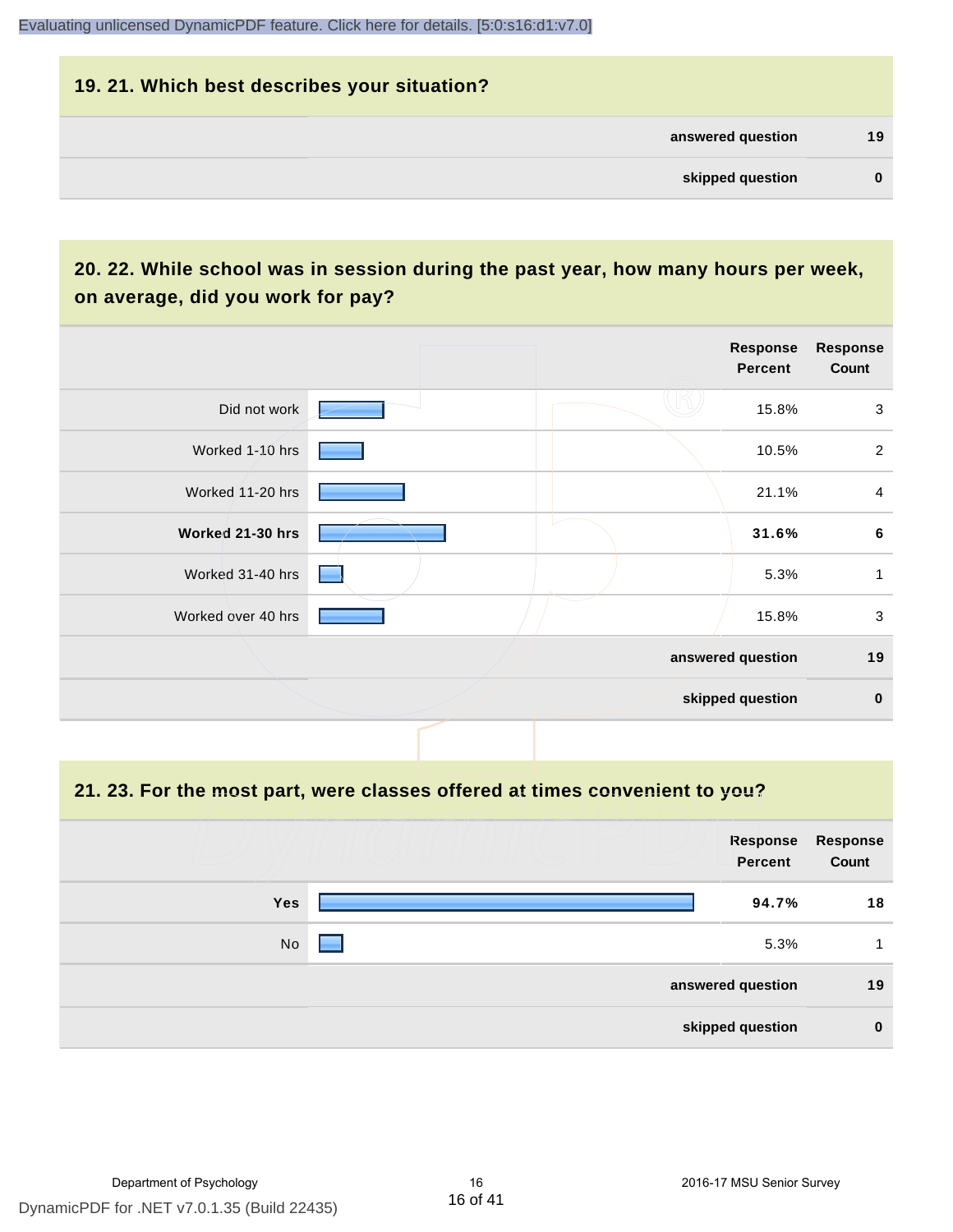#### **22. 24. What time would you have preferred?**

|                | <b>Response</b><br><b>Percent</b> | <b>Response</b><br>Count |
|----------------|-----------------------------------|--------------------------|
| Late afternoon | 0.0%                              | $\mathbf 0$              |
| Evening        | 0.0%                              | $\,0\,$                  |
| Weekend        | 0.0%                              | $\boldsymbol{0}$         |
| During the day | 0.0%                              | $\,0\,$                  |
| Online         | 100.0%                            | $\mathbf 1$              |
|                | answered question                 | $\mathbf{1}$             |
|                | skipped question                  | 18                       |
|                |                                   |                          |

## **23. 25. Which best describes the location where you completed the majority of your courses?**

|                        | <b>Response</b><br>Percent | <b>Response</b><br>Count |
|------------------------|----------------------------|--------------------------|
| <b>Murray</b>          | 94.7%                      | 18                       |
| Paducah                | 5.3%                       | $\mathbf{1}$             |
| Ft. Campbell           | 0.0%                       | $\,0\,$                  |
| Madisonville           | $\bigcirc$<br>0.0%         | $\boldsymbol{0}$         |
| Hopkinsville           | 0.0%                       | $\mathbf 0$              |
| Henderson              | 0.0%                       | $\boldsymbol{0}$         |
| Online                 | 0.0%                       | $\,0\,$                  |
| Other (please specify) | 0.0%                       | $\mathbf 0$              |
|                        | answered question          | 19                       |
|                        | skipped question           | $\pmb{0}$                |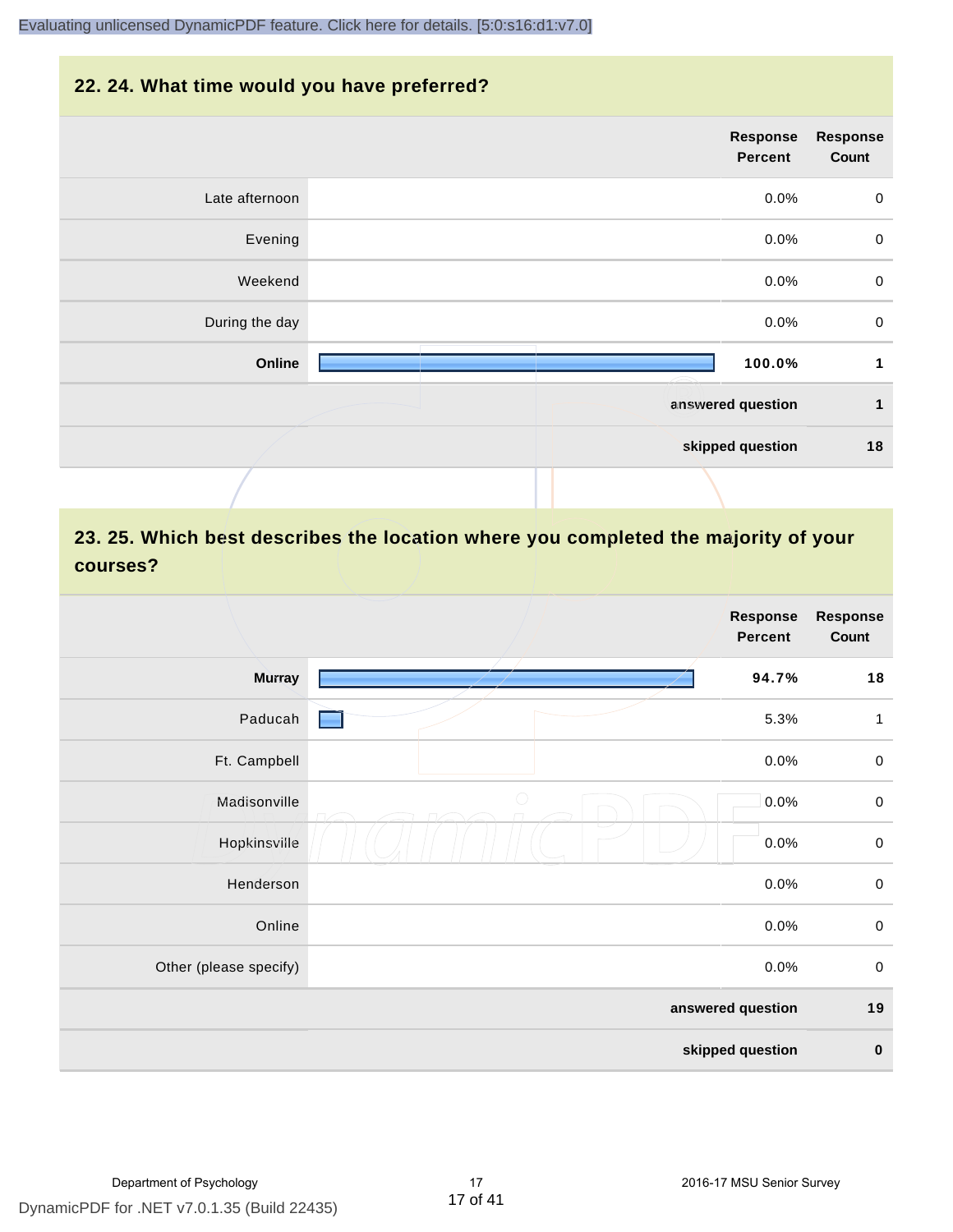#### **24. 26. Did you take any online courses while at Murray State?**

|            | Response<br><b>Percent</b> | Response<br>Count |
|------------|----------------------------|-------------------|
| <b>Yes</b> | 63.2%                      | 12                |
| No         | 36.8%                      | 7                 |
|            | answered question          | 19                |
|            | skipped question           | $\mathbf 0$       |
|            |                            |                   |

### **25. 27. Did it take you an extra semester or more to complete degree requirements at Murray State?**

| Response<br>Count | <b>Response</b><br>Percent |            |                            |  |
|-------------------|----------------------------|------------|----------------------------|--|
| 8                 | 42.1%                      |            | Yes                        |  |
| 11                | 57.9%                      |            | $\mathop{\sf No}\nolimits$ |  |
| 19                | answered question          |            |                            |  |
| $\pmb{0}$         | skipped question           |            |                            |  |
|                   |                            | $\bigcirc$ |                            |  |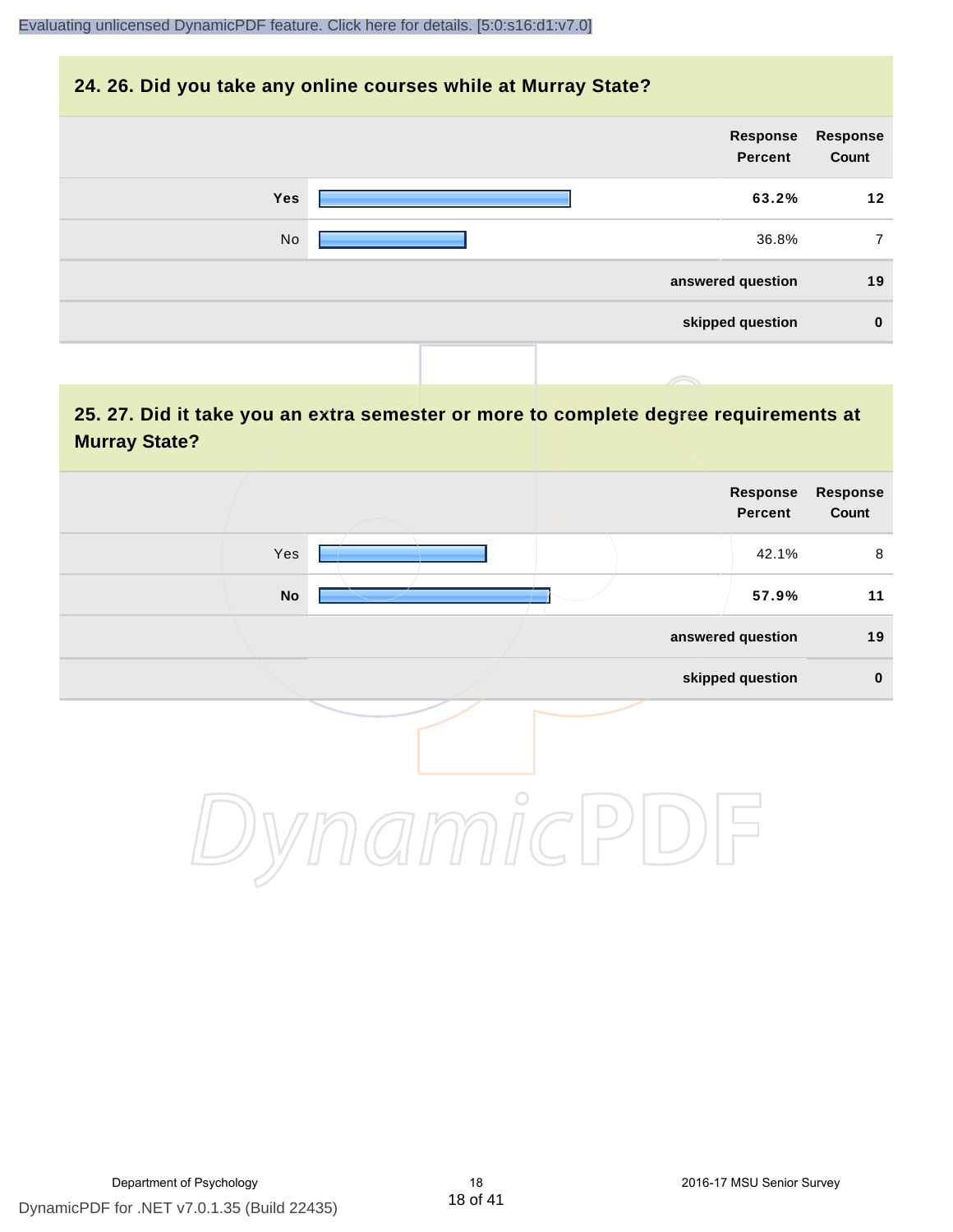#### **26. 28. Why did it take you an extra semester or more?**

|                                                                 |  |                   | Response<br><b>Percent</b> | Response<br>Count       |
|-----------------------------------------------------------------|--|-------------------|----------------------------|-------------------------|
| Work obligation limited my<br>enrollment.                       |  |                   | 0.0%                       | $\boldsymbol{0}$        |
| Family obligations limited my<br>enrollment.                    |  |                   | 25.0%                      | $\overline{2}$          |
| Tuition and other costs of<br>attendance limited my enrollment. |  |                   | 0.0%                       | $\boldsymbol{0}$        |
| A decision to change majors<br>added to my requirements.        |  |                   | 0.0%                       | $\boldsymbol{0}$        |
| A required course or courses were<br>not offered.               |  |                   | 12.5%                      | $\mathbf{1}$            |
| Credits were lost transferring to<br>Murray State.              |  |                   | 12.5%                      | $\mathbf{1}$            |
| Other (please specify)                                          |  |                   | 50.0%                      | $\overline{\mathbf{4}}$ |
|                                                                 |  | answered question |                            | 8                       |
|                                                                 |  |                   | skipped question           | 11                      |
|                                                                 |  |                   |                            |                         |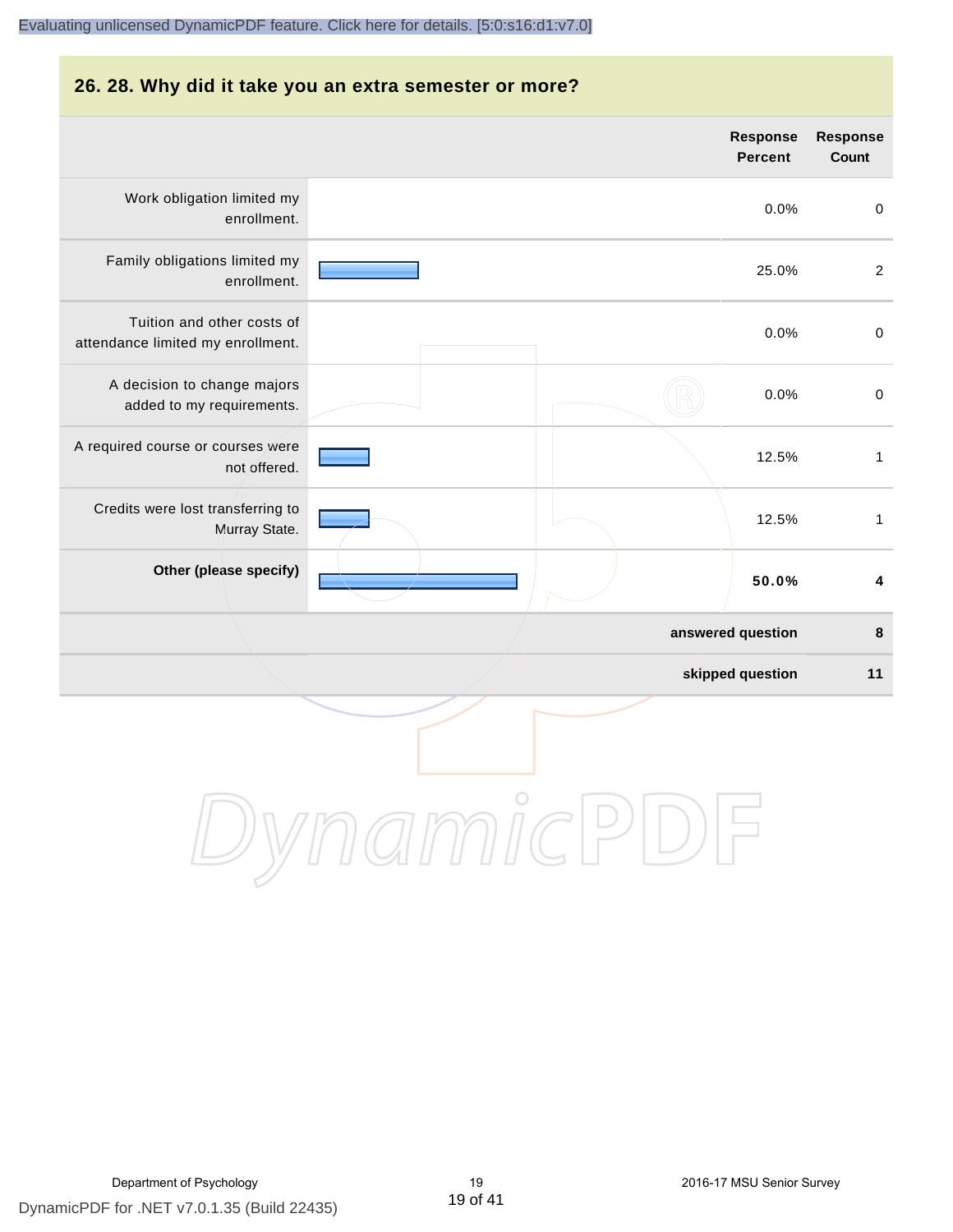| 26. 28. Why did it take you an extra semester or more? |   |
|--------------------------------------------------------|---|
| answered question                                      | 8 |
| skipped question                                       |   |

## **27. 29. Did you have trouble getting any course(s) you needed while at Murray State?**

|                                                                            |  | <b>Response</b><br><b>Percent</b> | <b>Response</b><br>Count |
|----------------------------------------------------------------------------|--|-----------------------------------|--------------------------|
| Yes                                                                        |  | 36.8%                             | $\overline{7}$           |
| <b>No</b>                                                                  |  | 63.2%                             | 12                       |
|                                                                            |  | answered question                 | 19                       |
|                                                                            |  | skipped question                  | $\pmb{0}$                |
|                                                                            |  |                                   |                          |
| 28. 30. Why did you have trouble getting the course?                       |  |                                   |                          |
|                                                                            |  | <b>Response</b><br><b>Percent</b> | <b>Response</b><br>Count |
| The course was not offered the<br>semester I needed it.                    |  | 14.3%                             | $\mathbf{1}$             |
| The course was not offered at<br>hours convenient to my work<br>schedule.  |  | 14.3%                             | $\mathbf{1}$             |
| The course was not offered at<br>hours suitable for my school<br>schedule. |  | 0.0%                              | $\pmb{0}$                |
| All course sections were closed.                                           |  | 28.6%                             | $\overline{2}$           |
| I was unaware of the<br>prerequisites for the course.                      |  | 42.9%                             | $\mathbf{3}$             |
|                                                                            |  | answered question                 | $\overline{7}$           |
|                                                                            |  | skipped question                  | 12                       |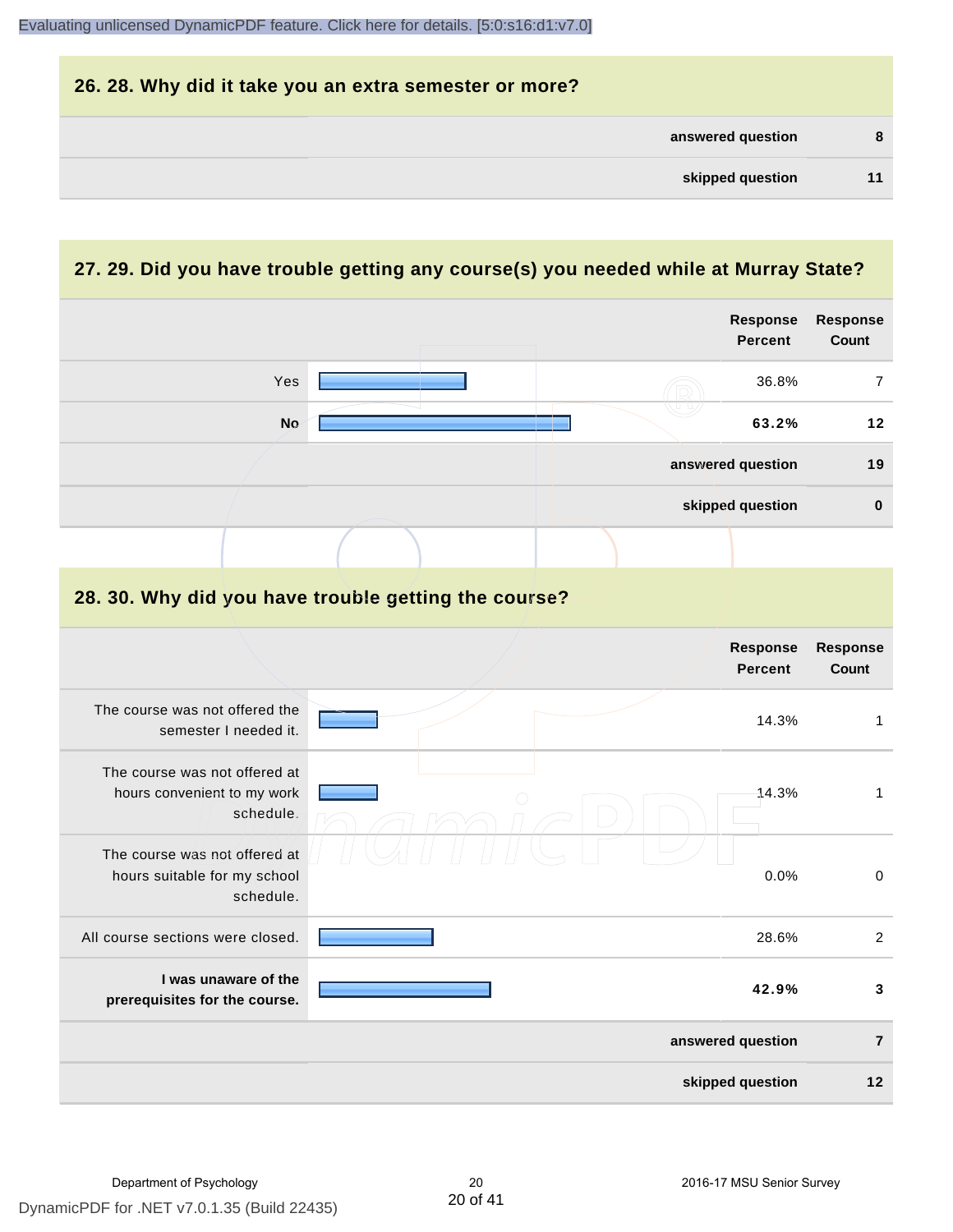### **29. 31. Which statement best describes your experience with off-campus coop/internship?**

|                                    | <b>Response</b><br><b>Percent</b> | <b>Response</b><br>Count |
|------------------------------------|-----------------------------------|--------------------------|
| Cannot judge; I did not have one.  | 68.4%                             | 13                       |
| My experience was very valuable.   | 21.1%                             | 4                        |
| My experience was valuable.        | 10.5%                             | 2                        |
| My experience was of little value. | $0.0\%$                           | 0                        |
| My experience was of no value.     | $0.0\%$                           | $\mathbf 0$              |
|                                    | answered question                 | 19                       |
|                                    | skipped question                  | $\bf{0}$                 |
|                                    |                                   |                          |

## **30. 32. Which statement best describes your experience with on-campus facultydirected research, scholarly, or creative project?**

|                                    | <b>Response</b><br><b>Percent</b> | <b>Response</b><br>Count |
|------------------------------------|-----------------------------------|--------------------------|
| Cannot judge; I did not have one.  | 15.8%                             | 3                        |
| My experience was very valuable.   | 42.1%                             | 8                        |
| My experience was valuable.        | 31.6%<br>∩                        | 6                        |
| My experience was of little value. | 10.5%                             | 2                        |
| My experience was of no value.     | 0.0%                              | $\mathbf 0$              |
|                                    | answered question                 | 19                       |
|                                    | skipped question                  | $\bf{0}$                 |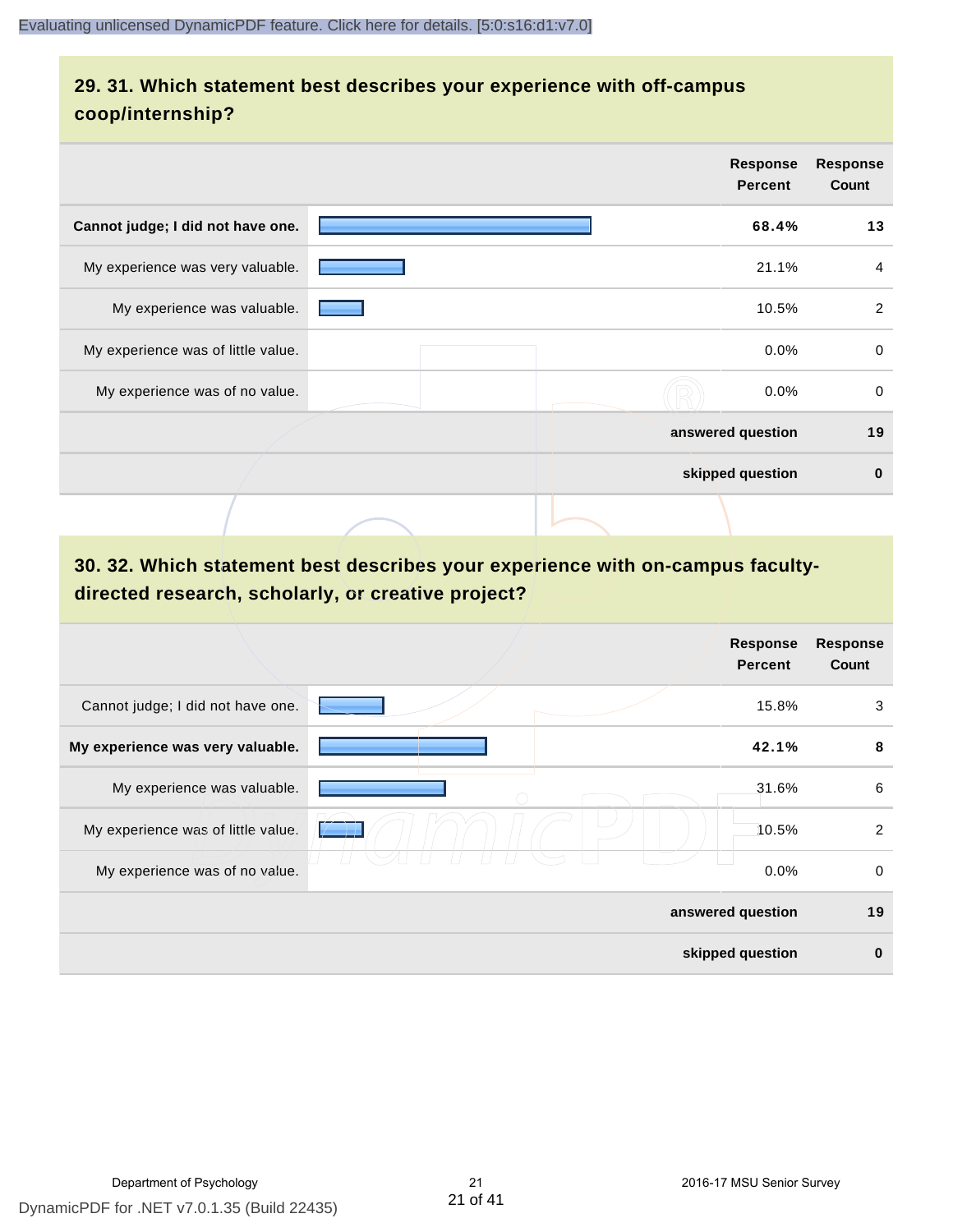## **31. 33. Which statement best describes your experience with academic advising in your major/area?**

|                                                                | Response<br><b>Percent</b>                                             | Response<br>Count   |
|----------------------------------------------------------------|------------------------------------------------------------------------|---------------------|
| Cannot judge; I did not make use<br>of the opportunity.        | 0.0%                                                                   | $\mathsf{O}\xspace$ |
| I was satisfied with information my<br>adviser provided.       | 94.7%                                                                  | 18                  |
| Advice was inaccurate,<br>incomplete, or misleading.           | 0.0%                                                                   | $\mathbf 0$         |
| My adviser was not available.                                  | 5.3%                                                                   | $\mathbf{1}$        |
|                                                                | answered question                                                      | 19                  |
|                                                                | skipped question                                                       | $\pmb{0}$           |
| $\bigcirc$<br>$\mathfrak{A}$ m $\mathfrak{h}$ c $\mathfrak{h}$ | $\left( \begin{array}{c} 1 \\ -1 \end{array} \right)$<br>$\Rightarrow$ |                     |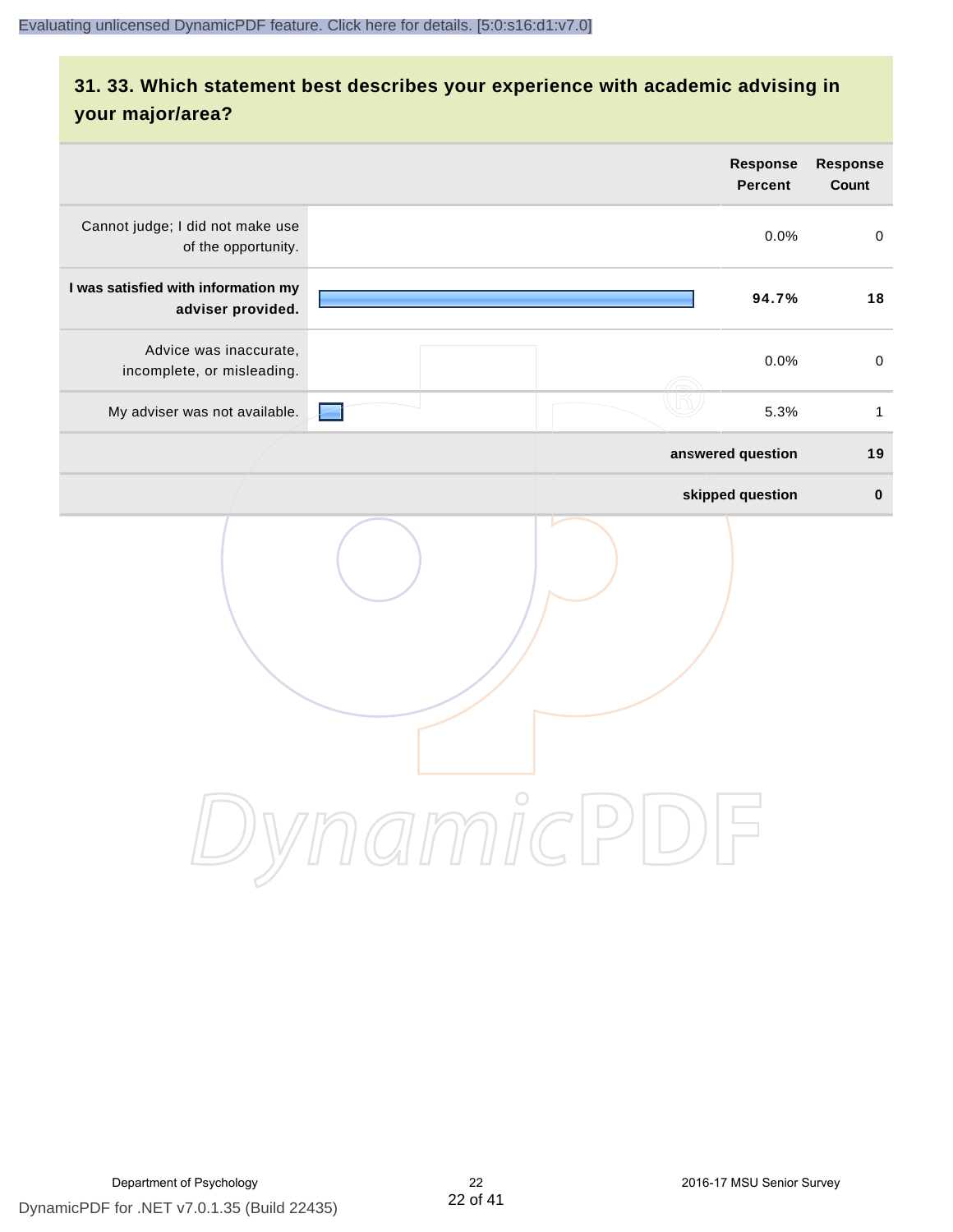## **31. 33. Which statement best describes your experience with academic advising in your major/area?**

| answered question | 19       |
|-------------------|----------|
| skipped question  | $\bf{0}$ |

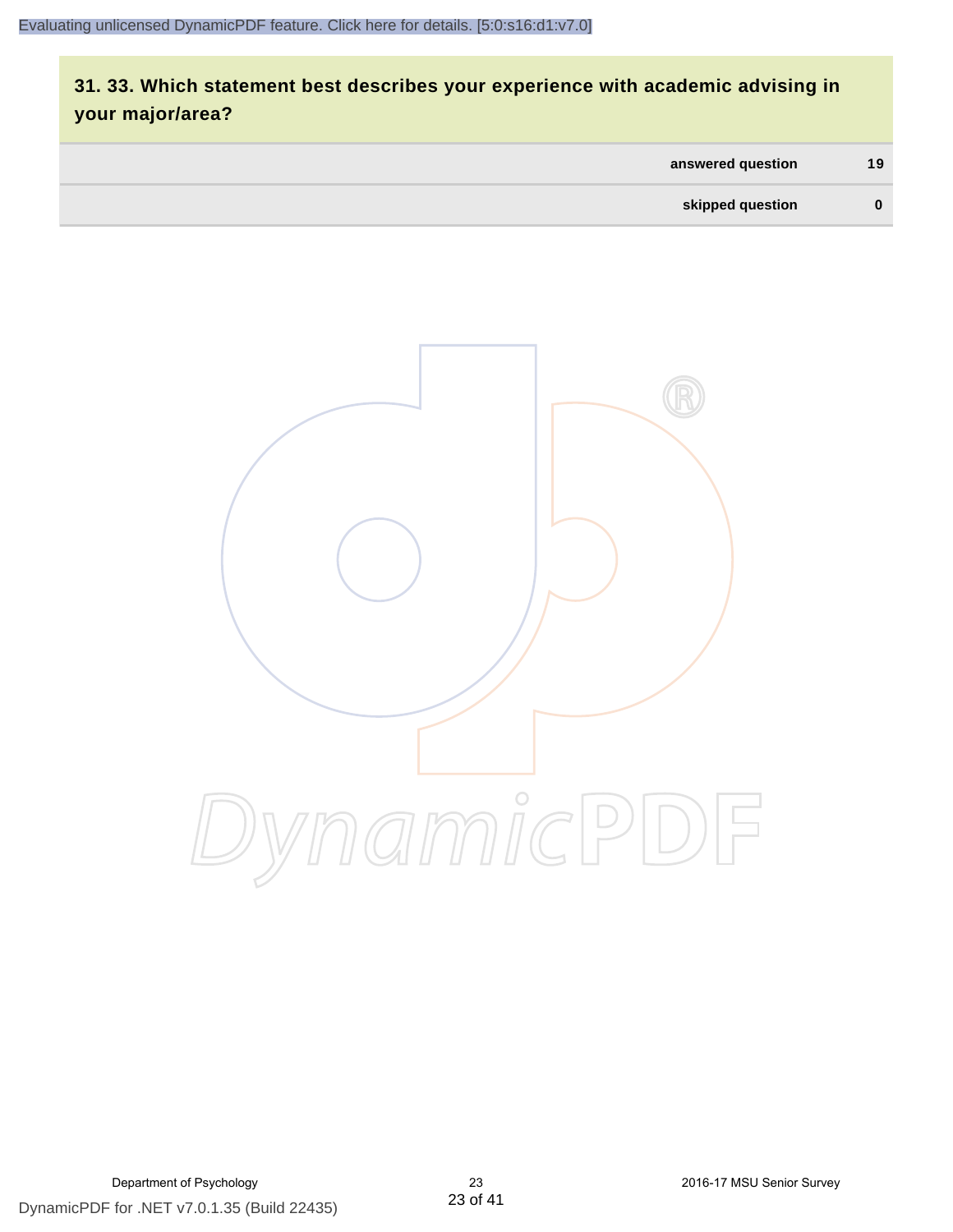## **32. Questions 34-48 For each of these items, indicate the extent to which you were satisfied.**

|                                                                                                                                                       | <b>Very</b><br>satisfied | <b>Satisfied</b> | <b>Dissatisfied</b> | <b>Very</b><br>dissatisfied | Rating<br>Average | Rating<br>Count |
|-------------------------------------------------------------------------------------------------------------------------------------------------------|--------------------------|------------------|---------------------|-----------------------------|-------------------|-----------------|
| 34. Class size relative to type of<br>course                                                                                                          | 47.4% (9)                | 52.6% (10)       | $0.0\%$ (0)         | $0.0\%$ (0)                 | 3.47              | 19              |
| 35. Out-of-class availability of<br>faculty                                                                                                           | $36.8\%$ (7)             | 63.2% (12)       | $0.0\%$ (0)         | $0.0\%$ (0)                 | 3.37              | 19              |
| 36. Effectiveness of your high<br>school preparation for college work                                                                                 | 15.8% (3)                | 47.4% (9)        | 26.3% (5)           | $10.5\%$ (2)                | 2.68              | 19              |
| 37. Fairness of faculty in their<br>treatment of individual students                                                                                  | 42.1% (8)                | 52.6% (10)       | $0.0\%$ (0)         | $5.3\%$ (1)                 | 3.32              | 19              |
| 38. Overall quality of instruction at<br><b>Murray State</b>                                                                                          | 42.1% (8)                | 57.9% (11)       | $0.0\%$ (0)         | $0.0\%$ (0)                 | 3.42              | 19              |
| 39. Quality of instruction in<br><b>University Studies (General</b><br>Education) courses                                                             | $26.3\%$ (5)             | 63.2% (12)       | $10.5\%$ (2)        | $0.0\%$ (0)                 | 3.16              | 19              |
| 40. Quality of instruction in your<br>major                                                                                                           | 68.4% (13)               | $31.6\%$ (6)     | $0.0\%$ (0)         | $0.0\%$ (0)                 | 3.68              | 19              |
| 41. Clarity of program objectives in<br>your major                                                                                                    | 52.6% (10)               | $42.1\%$ (8)     | $5.3\%$ (1)         | $0.0\%$ (0)                 | 3.47              | 19              |
| 42. Intellectual challenge of the<br>academic program                                                                                                 | 52.6% (10)               | 47.4% (9)        | $0.0\%$ (0)         | $0.0\%$ (0)                 | 3.53              | 19              |
| 43. Encouragement and<br>information from your major<br>department for employment after<br>graduation                                                 | $31.6\%$ (6)             | $42.1\%$ (8)     | $21.1\%$ (4)        | $5.3\%$ (1)                 | 3.00              | 19              |
| 44. Availability of opportunities to<br>engage in a faculty-mentored<br>research, scholarly, or creative<br>project in your area of<br>study/interest | $36.8\%$ (7)             | 47.4% (9)        | $10.5\%$ (2)        | $5.3\%$ (1)                 | 3.16              | 19              |
| 45. Library hours                                                                                                                                     | $31.6\%$ (6)             | 68.4% (13)       | $0.0\%$ (0)         | $0.0\%$ (0)                 | 3.32              | 19              |
|                                                                                                                                                       |                          |                  |                     |                             | answered question | 19              |
|                                                                                                                                                       |                          |                  |                     |                             | skipped question  | $\bf{0}$        |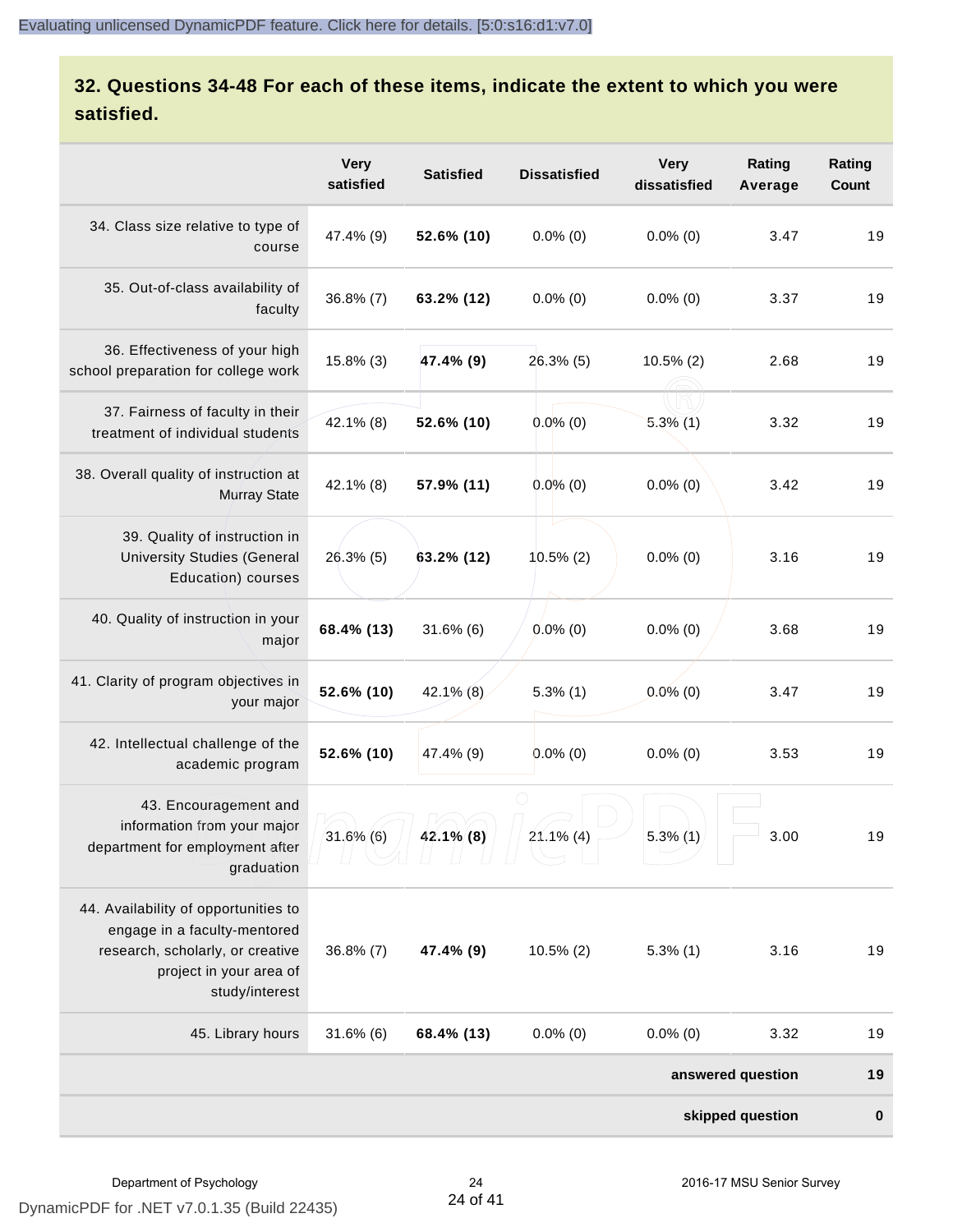#### **32. Questions 34-48 For each of these items, indicate the extent to which you were satisfied.**

| 46 Effectiveness of library<br>personnel in meeting your<br>information needs                                                | 42.1% (8)    | 57.9% (11) | $0.0\%$ (0) | $0.0\%$ (0) | 3.42              | 19       |
|------------------------------------------------------------------------------------------------------------------------------|--------------|------------|-------------|-------------|-------------------|----------|
| 47. Access to on-hand or<br>electronic library resources                                                                     | $36.8\% (7)$ | 63.2% (12) | $0.0\%$ (0) | $0.0\%$ (0) | 3.37              | 19       |
| 48. Computer, individual and group<br>work spaces available within<br>University Libraries (Waterfield,<br>Pogue and Overby) | $42.1\%$ (8) | 47.4% (9)  | $5.3\%$ (1) | $5.3\%$ (1) | 3.26              | 19       |
|                                                                                                                              |              |            |             |             | answered question | 19       |
|                                                                                                                              |              |            |             |             | skipped question  | $\bf{0}$ |
|                                                                                                                              |              |            |             |             |                   |          |

**33. Questions 49-55 University Studies is designed to offer you a broad base of skills and knowledge and to prepare you for upper division study. Please indicate how effective University Studies at Murray State was in helping you achieve these goals.**

|                                                                            | <b>Very</b><br>effective | <b>Effective</b> | <b>Ineffective</b> | <b>Very</b><br>ineffective | Rating<br>Average | Rating<br>Count |
|----------------------------------------------------------------------------|--------------------------|------------------|--------------------|----------------------------|-------------------|-----------------|
| 49. Writing skills                                                         | 68.4% (13)               | $26.3\%$ (5)     | 5.3%(1)            | $0.0\%$ (0)                | 3.63              | 19              |
| 50. Speaking skills                                                        | $31.6\%$ (6)             | 63.2% (12)       | $5.3\%$ (1)        | $0.0\%$ (0)                | 3.26              | 19              |
| 51. Critical thinking skills                                               | 57.9% (11)               | 42.1% (8)        | $0.0\%$ (0)        | $0.0\%(0)$                 | 3.58              | 19              |
| 52. Technology skills/computer<br>skills                                   | $31.6\%$ (6)             | 68.4% (13)       | $0.0\%$ (0)        | $0.0\%$ (0)                | 3.32              | 19              |
| 53. General knowledge in the<br>liberal arts and sciences                  | 42.1% (8)                | 47.4% (9)        | $10.5\%$ (2)       | $0.0\%$ (0)                | 3.32              | 19              |
| 54. International perspectives                                             | $36.8\% (7)$             | $31.6\%$ (6)     | $26.3\%$ (5)       | $5.3\%$ (1)                | 3.00              | 19              |
| 55. Stimulation of interest in areas<br>outside your chosen field of study | 42.1% (8)                | 42.1% (8)        | $15.8\%$ (3)       | $0.0\%$ (0)                | 3.26              | 19              |
|                                                                            |                          |                  |                    |                            | answered question | 19              |
|                                                                            |                          |                  |                    |                            | skipped question  | $\bf{0}$        |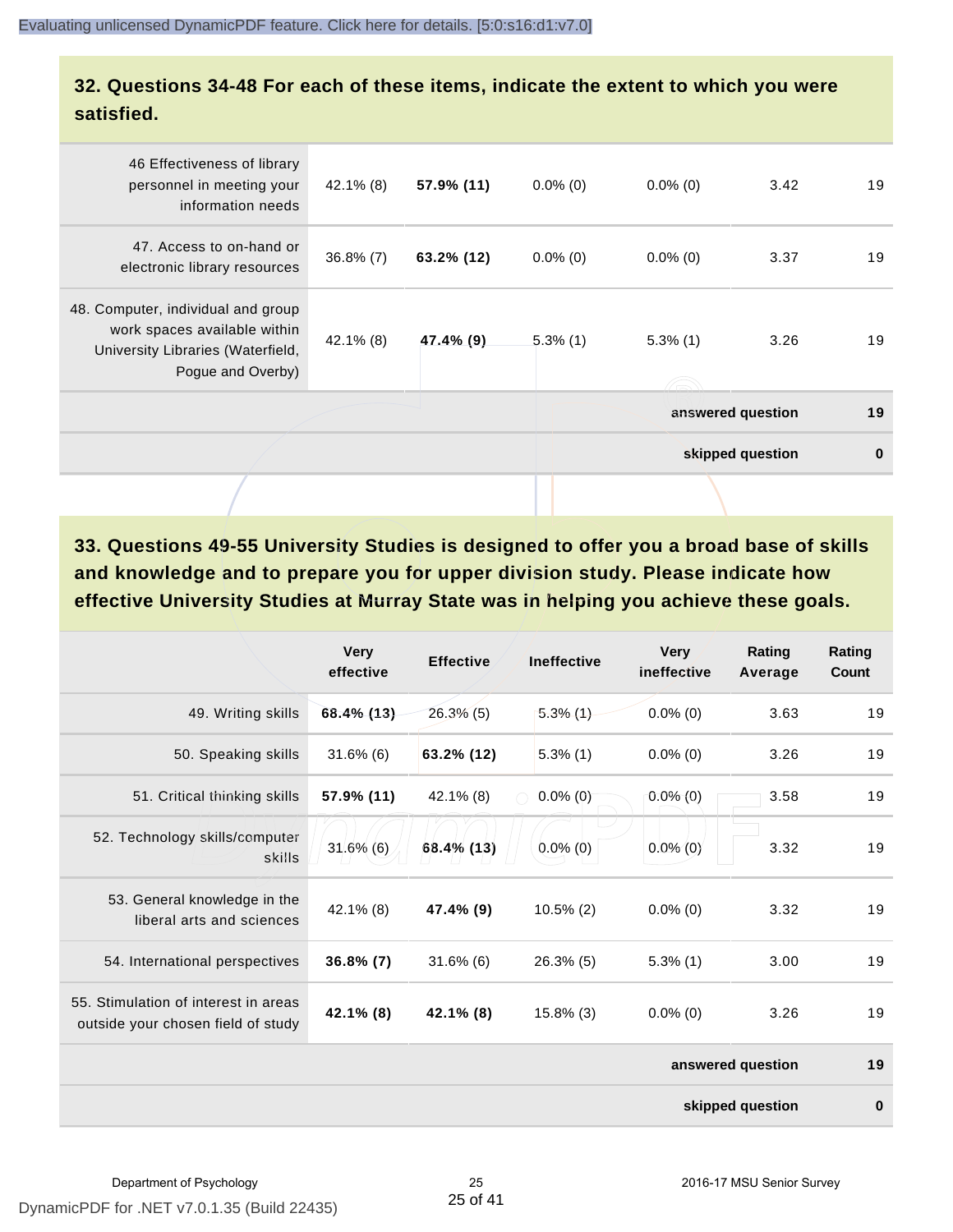**34. Questions 56-89For each of these services, activities or programs that you used, please indicate the extent to which you were satisfied that they met your needs. For those that you did not use, mark the "Did Not Use" option.**

|                                                                                    | <b>Very</b><br>satisfied | <b>Satisfied</b>                   | <b>Dissatisfied</b>                | <b>Very</b><br>dissatisfied | <b>Did Not</b><br><b>Use</b> | Rating<br>Average | Rating<br><b>Count</b> |
|------------------------------------------------------------------------------------|--------------------------|------------------------------------|------------------------------------|-----------------------------|------------------------------|-------------------|------------------------|
| 56. African-American/Multicultural<br><b>Student Services</b>                      | $0.0\%$ (0)              | $0.0\%$ (0)                        | $0.0\%$ (0)                        | $0.0\%$ (0)                 | 100.0%<br>(19)               | 0.00              | 19                     |
| 57. Blackboard/Canvas                                                              | 42.1%<br>(8)             | 52.6%<br>(10)                      | $5.3\%$ (1)                        | $0.0\%$ (0)                 | $0.0\%$ (0)                  | 3.37              | 19                     |
| 58. Career Services Office                                                         | $5.3\%$ (1)              | 36.8%<br>(7)                       | $5.3\%$ (1)                        | $0.0\%$ (0)                 | 52.6%<br>(10)                | 3.00              | 19                     |
| 59. Cultural programming and<br>activities                                         | $5.3\%$ (1)              | $5.3\%$ (1)                        | $0.0\%$ (0)                        | $0.0\%$ (0)                 | 89.5%<br>(17)                | 3.50              | 19                     |
| 60. Degree audit (MAP report)                                                      | 52.6%<br>(10)            | 31.6%<br>(6)                       | $0.0\%$ (0)                        | $0.0\%$ (0)                 | 15.8%<br>(3)                 | 3.63              | 19                     |
| 61. Financial Aid Office customer<br>service                                       | 10.5%<br>(2)             | 52.6%<br>(10)                      | $10.5\%$ (2)                       | $5.3\%$ (1)                 | 21.1%<br>(4)                 | 2.87              | 19                     |
| 62. Dining Services                                                                | $5.3\%$ (1)              | 36.8%<br>(7)                       | $15.8\%$ (3)                       | $5.3\%$ (1)                 | 36.8%<br>(7)                 | 2.67              | 19                     |
| 63. Graduation Office                                                              | 10.5%<br>(2)             | 57.9%<br>(11)                      | $0.0\%$ (0)                        | $0.0\%$ (0)                 | 31.6%<br>(6)                 | 3.15              | 19                     |
| 64. Greek life and activities                                                      | $5.3\%$ (1)              | $5.3\%$ (1)                        | $0.0\%$ (0)                        | $0.0\%$ (0)                 | 89.5%<br>(17)                | 3.50              | 19                     |
| 65. Health Services                                                                | 10.5%<br>(2)             | 26.3%<br>(5)                       | 15.8% (3)                          | $0.0\%$ (0)                 | 47.4%<br>(9)                 | 2.90              | 19                     |
| 66. Honor Societies/Departmental<br><b>Clubs/Special Interest</b><br>Organizations | $\Box$<br>21.1%<br>(4)   | $\Box$<br>$\sqcup$<br>31.6%<br>(6) | $\sqcup$<br>$\perp$<br>$5.3\%$ (1) | $0.0\%$ (0)                 | 42.1%<br>(8)                 | 3.27              | 19                     |
| 67. International programs and<br>activities                                       | $5.3\%$ (1)              | $5.3\%$ (1)                        | $0.0\%$ (0)                        | $0.0\%$ (0)                 | 89.5%<br>(17)                | 3.50              | 19                     |
| 68. International student support<br>services                                      | $5.3\%$ (1)              | $0.0\%$ (0)                        | $0.0\%$ (0)                        | $0.0\%$ (0)                 | 94.7%<br>(18)                | 4.00              | 19                     |
|                                                                                    |                          |                                    |                                    |                             |                              | answered question | 19                     |
|                                                                                    |                          |                                    |                                    |                             |                              | skipped question  | $\pmb{0}$              |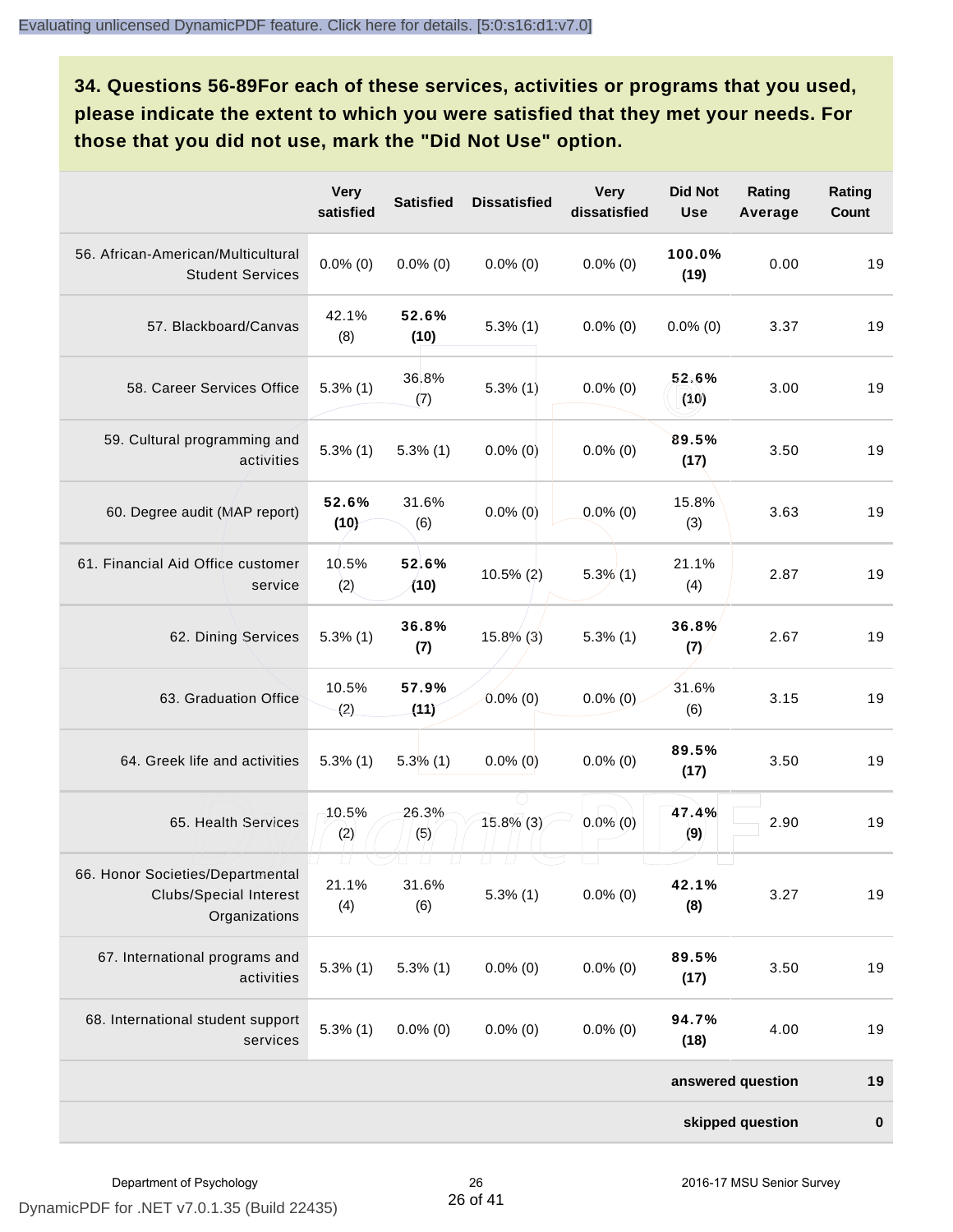**34. Questions 56-89For each of these services, activities or programs that you used, please indicate the extent to which you were satisfied that they met your needs. For those that you did not use, mark the "Did Not Use" option.**

| 69. Internet and wireless access<br>for study and research needs | 21.1%<br>(4) | 63.2%<br>(12) | $0.0\%$ (0)                  | $10.5\%$ (2) | $5.3\%$ (1)       | 3.00 | 19        |
|------------------------------------------------------------------|--------------|---------------|------------------------------|--------------|-------------------|------|-----------|
| 70. Intramural Sports and<br>Recreation                          | 10.5%<br>(2) | 15.8%<br>(3)  | $0.0\%$ (0)                  | $0.0\%$ (0)  | 73.7%<br>(14)     | 3.40 | 19        |
| 71. LGBT programs                                                | 10.5%<br>(2) | 15.8%<br>(3)  | $0.0\%$ (0)                  | $0.0\%$ (0)  | 73.7%<br>(14)     | 3.40 | 19        |
| 72. Lowry Center/Developmental<br>courses and tutoring           | $5.3\%$ (1)  | $5.3\%$ (1)   | $0.0\%$ (0)                  | $0.0\%$ (0)  | 89.5%<br>(17)     | 3.50 | 19        |
| 73. Library                                                      | 42.1%<br>(8) | 47.4%<br>(9)  | $10.5\%$ (2)                 | $0.0\%$ (0)  | $0.0\%$ (0)       | 3.32 | 19        |
| 74. MSU web site                                                 | 38.9%<br>(7) | 55.6%<br>(10) | $0.0\%$ (0)                  | $0.0\%$ (0)  | $5.6\%$ (1)       | 3.41 | 18        |
| 75. NCAA Sports                                                  | $5.3\%$ (1)  | 15.8%<br>(3)  | $0.0\%$ (0)                  | $0.0\%$ (0)  | 78.9%<br>(15)     | 3.25 | 19        |
| 76. Online courses that are not<br><b>Blackboard or Canvas</b>   | $5.3\%$ (1)  | $5.3\%$ (1)   | $0.0\%$ (0)                  | $5.3\%$ (1)  | 84.2%<br>(16)     | 2.67 | 19        |
| 77. Public Safety/Security<br>Services                           | 10.5%<br>(2) | 52.6%<br>(10) | $0.0\%$ (0)                  | $0.0\%$ (0)  | 36.8%<br>(7)      | 3.17 | 19        |
| 78. Registration through myGate                                  | 26.3%<br>(5) | 73.7%<br>(14) | $0.0\%$ (0)                  | $0.0\%$ (0)  | $0.0\%$ (0)       | 3.26 | 19        |
| 79. Residential College<br>programming and activities            | $5.3\%$ (1)  | 31.6%<br>(6)  | $0.0\%$ (0)                  | $0.0\%$ (0)  | 63.2%<br>(12)     | 3.14 | 19        |
| 80. Scholarships/grants/student<br>employment                    | 21.1%<br>(4) | 42.1%<br>(8)  | U<br>$\perp$<br>$10.5\%$ (2) | $0.0\%$ (0)  | 26.3%<br>(5)      | 3.14 | 19        |
| 81. Services for non-traditional<br>students                     | $5.3\%$ (1)  | $5.3\%$ (1)   | $0.0\%$ (0)                  | $5.3\%$ (1)  | 84.2%<br>(16)     | 2.67 | 19        |
| 82. Student Disability Services<br>(SDS)                         | $5.3\%$ (1)  | $5.3\%$ (1)   | $0.0\%$ (0)                  | $0.0\%$ (0)  | 89.5%<br>(17)     | 3.50 | 19        |
|                                                                  |              |               |                              |              | answered question |      | 19        |
|                                                                  |              |               |                              |              | skipped question  |      | $\pmb{0}$ |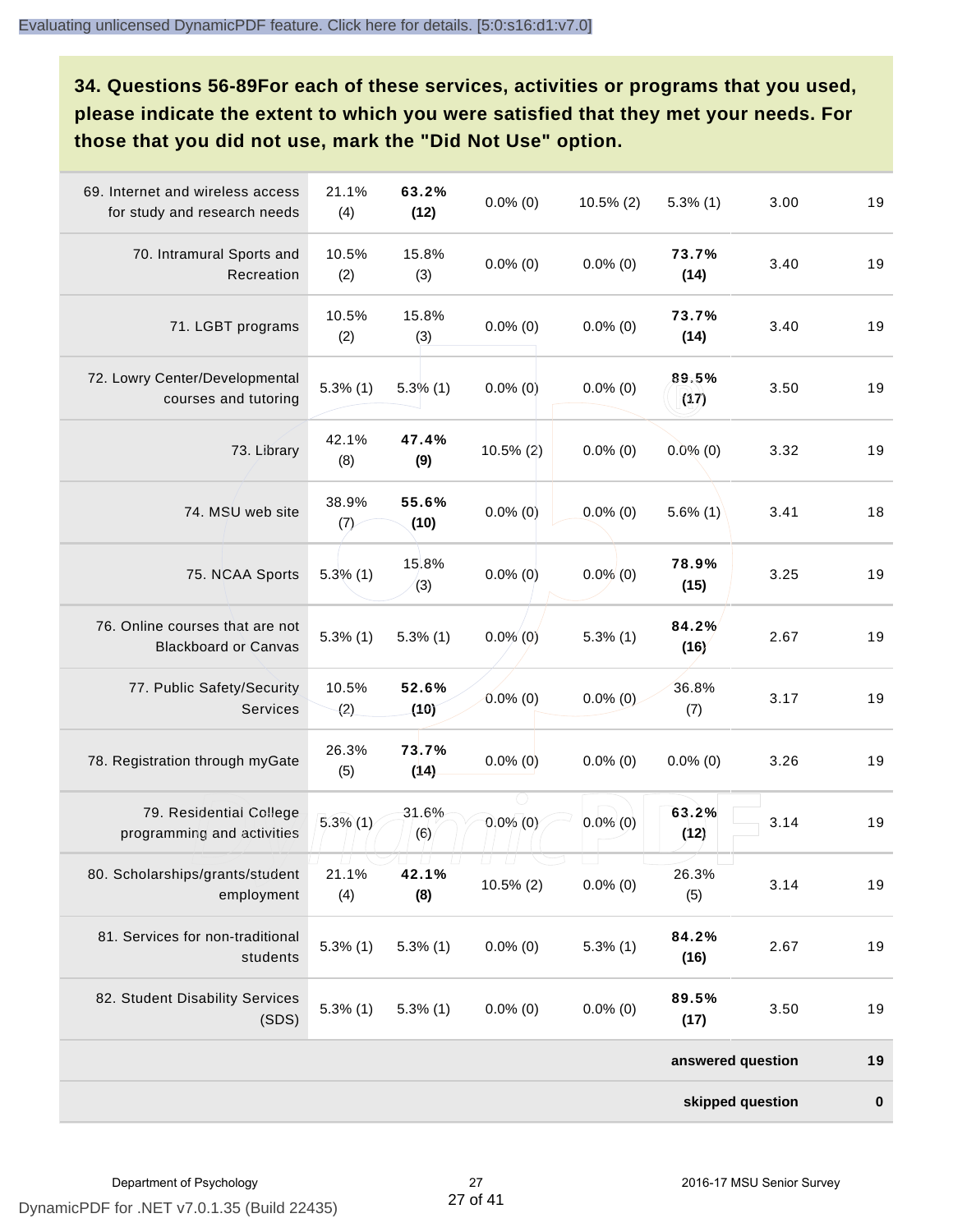**34. Questions 56-89For each of these services, activities or programs that you used, please indicate the extent to which you were satisfied that they met your needs. For those that you did not use, mark the "Did Not Use" option.**

| 83. Transcript requests               | 10.5%<br>(2) | 47.4%<br>(9) | $0.0\%$ (0) | $0.0\%$ (0) | 42.1%<br>(8)      | 3.18             | 19       |
|---------------------------------------|--------------|--------------|-------------|-------------|-------------------|------------------|----------|
| 84. Student Support Services<br>(SSS) | 10.5%<br>(2) | $5.3\%$ (1)  | $0.0\%$ (0) | $0.0\%$ (0) | 84.2%<br>(16)     | 3.67             | 19       |
| 85. Transfer Center                   | 15.8%<br>(3) | 36.8%<br>(7) | $0.0\%$ (0) | $0.0\%$ (0) | 47.4%<br>(9)      | 3.30             | 19       |
| 86. University Counseling Services    | $5.3\%$ (1)  | 26.3%<br>(5) | $5.3\%$ (1) | $0.0\%$ (0) | 63.2%<br>(12)     | 3.00             | 19       |
| 87. Veteran Services                  | $5.3\%$ (1)  | $0.0\%$ (0)  | $0.0\%$ (0) | $0.0\%$ (0) | 94.7%<br>(18)     | 4.00             | 19       |
| 88. Wellness Center                   | 16.7%<br>(3) | 44.4%<br>(8) | $0.0\%$ (0) | $0.0\%$ (0) | 38.9%<br>(7)      | 3.27             | 18       |
| 89. Women's Center                    | 10.5%<br>(2) | 15.8%<br>(3) | $0.0\%$ (0) | $0.0\%$ (0) | 73.7%<br>(14)     | 3.40             | 19       |
|                                       |              |              |             |             | answered question |                  | 19       |
|                                       |              |              |             |             |                   | skipped question | $\bf{0}$ |

**35. 90. To what extent did you participate in Residential College activities?**

| <b>Response</b><br>Count | <b>Response</b><br><b>Percent</b> |                     |
|--------------------------|-----------------------------------|---------------------|
| 10                       | $\overline{\phantom{0}}$<br>52.6% | Did not participate |
| $\overline{2}$           | 10.5%                             | Frequently          |
| 2                        | 10.5%                             | Occasionally        |
| $5\phantom{.0}$          | 26.3%                             | Seldom              |
| 19                       | answered question                 |                     |
| $\mathbf 0$              | skipped question                  |                     |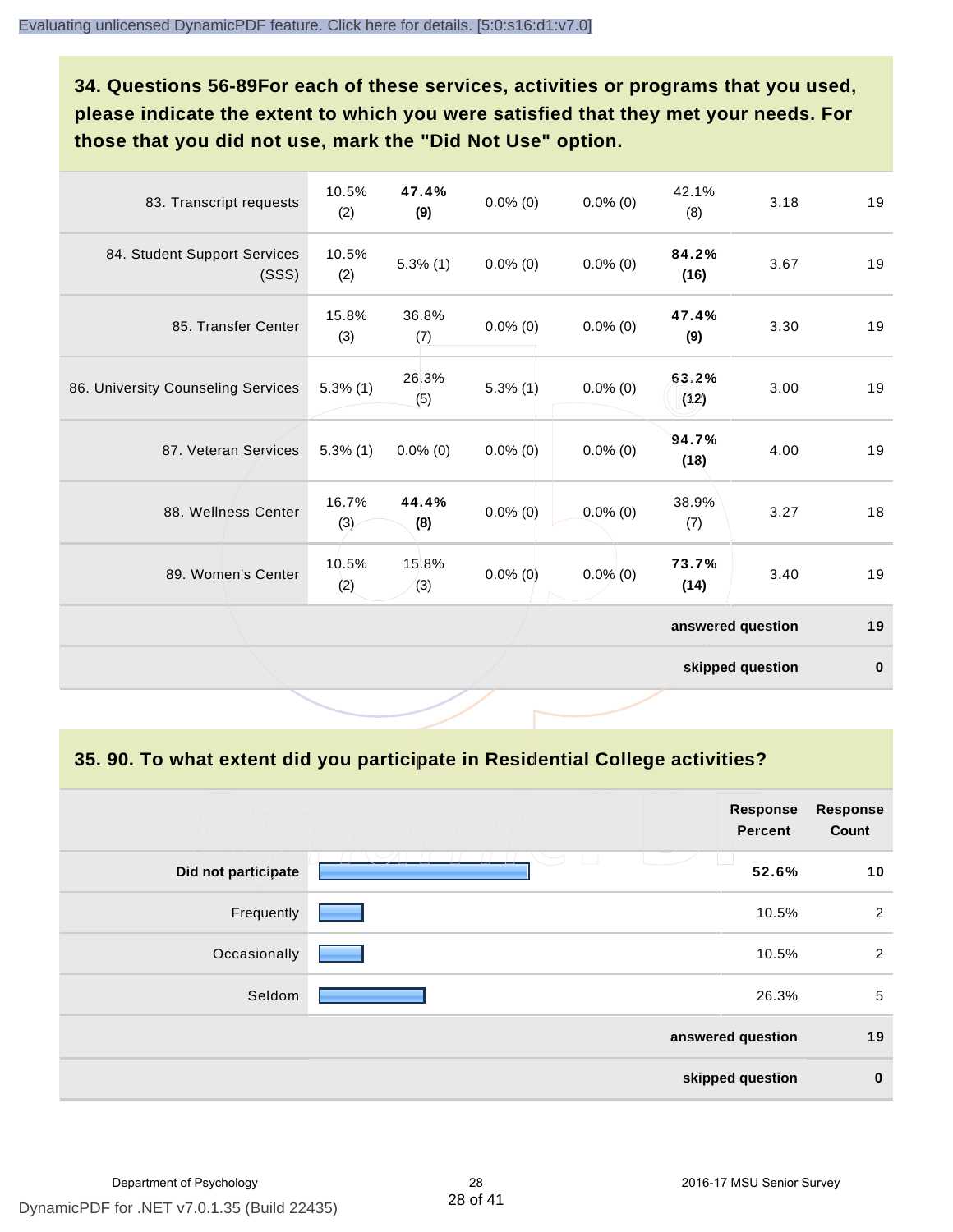#### **36. 91. Which phrase best describes your opinion of Residential Colleges?**

|                                                  | <b>Response</b><br>Percent | <b>Response</b><br>Count |
|--------------------------------------------------|----------------------------|--------------------------|
| Not familiar with Residential<br><b>Colleges</b> | 42.1%                      | 8                        |
| Very positive                                    | 15.8%                      | $\mathbf{3}$             |
| Positive                                         | 31.6%                      | $\,6\,$                  |
| Negative                                         | 10.5%                      | $\overline{2}$           |
| Very negative                                    | 0.0%                       | $\boldsymbol{0}$         |
|                                                  | answered question          | 19                       |
|                                                  | skipped question           | $\mathbf 0$              |
|                                                  |                            |                          |

## **37. 92. When you graduate how many times will you have studied abroad during your university career?**

| <b>Response</b><br>Count | Response<br><b>Percent</b> |               |
|--------------------------|----------------------------|---------------|
| 17                       | 94.4%                      | <b>None</b>   |
| 1                        | 5.6%                       | One           |
| $\mathbf 0$              | 0.0%                       | Two           |
| $\mathbf 0$              | 0.0%                       | Three or more |
| 18                       | answered question          |               |
| 1                        | skipped question           |               |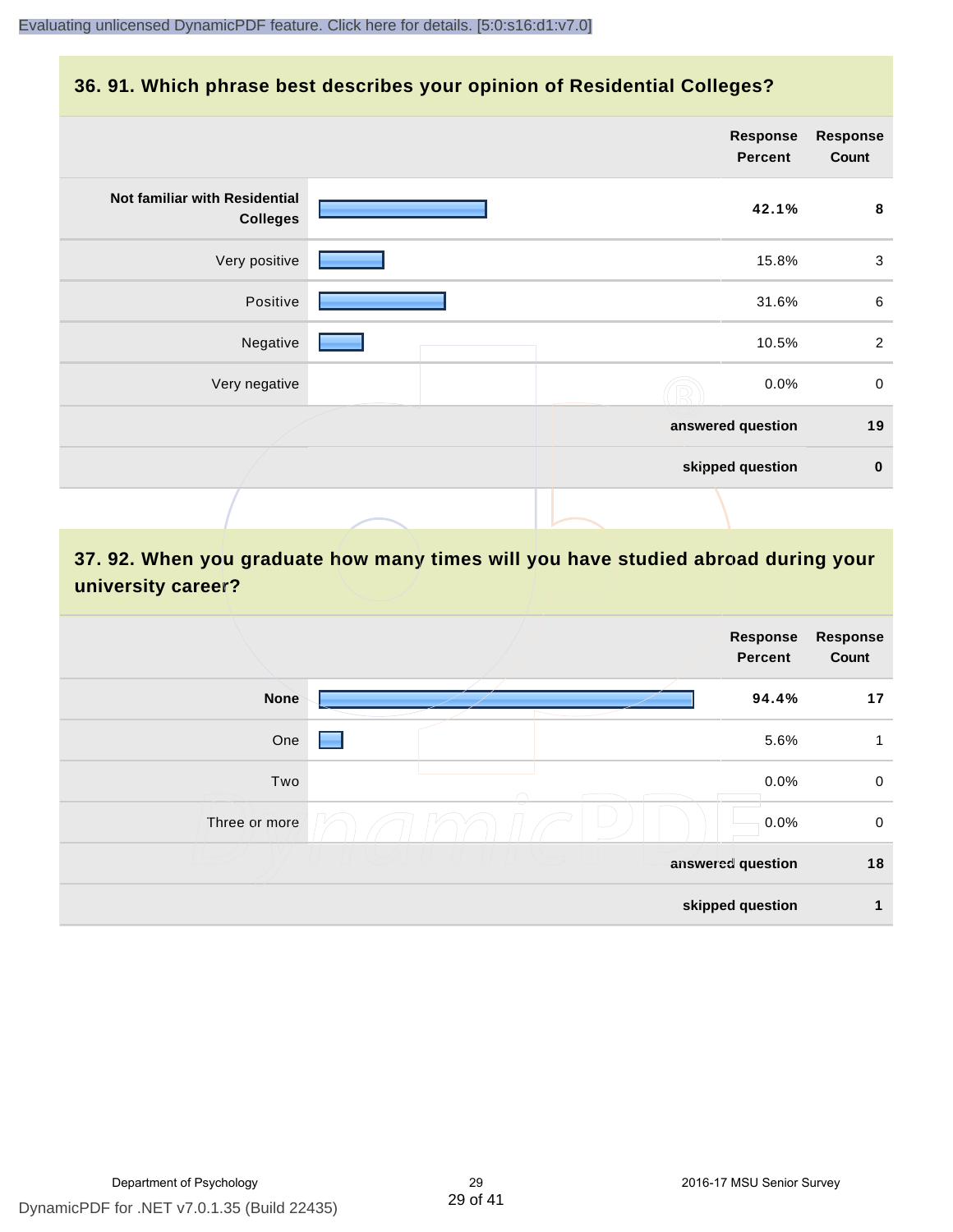**38. Questions 93-102 The University has formulated ten desired "Characteristics of the Murray State University Graduate." Please indicate how effective your MSU experience was in enhancing your abilities in each area.**

|                                                                                                                                                                      | <b>Very</b><br>effective | <b>Effective</b> | <b>Ineffective</b> | <b>Very</b><br>ineffective | Rating<br>Average | Rating<br><b>Count</b> |
|----------------------------------------------------------------------------------------------------------------------------------------------------------------------|--------------------------|------------------|--------------------|----------------------------|-------------------|------------------------|
| 93. Engage in mature,<br>independent and creative thought<br>and express that thought<br>effectively in oral and written<br>communication;                           | 58.8% (10)               | 41.2% (7)        | $0.0\%$ (0)        | $0.0\%$ (0)                | 3.59              | 17                     |
| 94. Understand and apply the<br>critical and scientific<br>methodologies that academic<br>disciplines employ to discover<br>knowledge and ascertain its<br>validity; | 58.8% (10)               | 41.2% (7)        | $0.0\%$ (0)        | $0.0\%$ (0)                | 3.59              | 17                     |
| 95. Apply sound standards of<br>information gathering, analysis<br>and evaluation to reach logical<br>decisions;                                                     | $52.9\%$ (9)             | 47.1% (8)        | $0.0\%$ (0)        | $0.0\%$ (0)                | 3.53              | 17                     |
| 96. Understand the roles and<br>applications of science and<br>technology in the solution of the<br>problems of a changing world;                                    | 52.9% (9)                | 47.1% (8)        | $0.0\%$ (0)        | $0.0\%$ (0)                | 3.53              | 17                     |
| 97. Demonstrate a critical<br>understanding of the world's<br>historical, literary, philosophical<br>and artistic traditions;                                        | $41.2\%$ (7)             | 47.1% (8)        | $11.8\%$ (2)       | $0.0\%$ (0)                | 3.29              | 17                     |
| 98. Understand the dynamics of<br>cultural diversity, of competing<br>economic and political systems,<br>and of complex moral and ethical<br>issues;                 | 41.2% (7)                | 52.9% (9)        | $0.0\%$ (0)        | $5.9\%$ (1)                | 3.29              | 17                     |
| 99. Understand the nature of and<br>engage in ethical behavior and<br>responsible citizenship;                                                                       | 52.9% (9)                | 41.2% (7)        | $0.0\%$ (0)        | $5.9\%$ (1)                | 3.41              | 17                     |
|                                                                                                                                                                      |                          |                  |                    |                            | answered question | 17                     |
|                                                                                                                                                                      |                          |                  |                    |                            | skipped question  | $\boldsymbol{2}$       |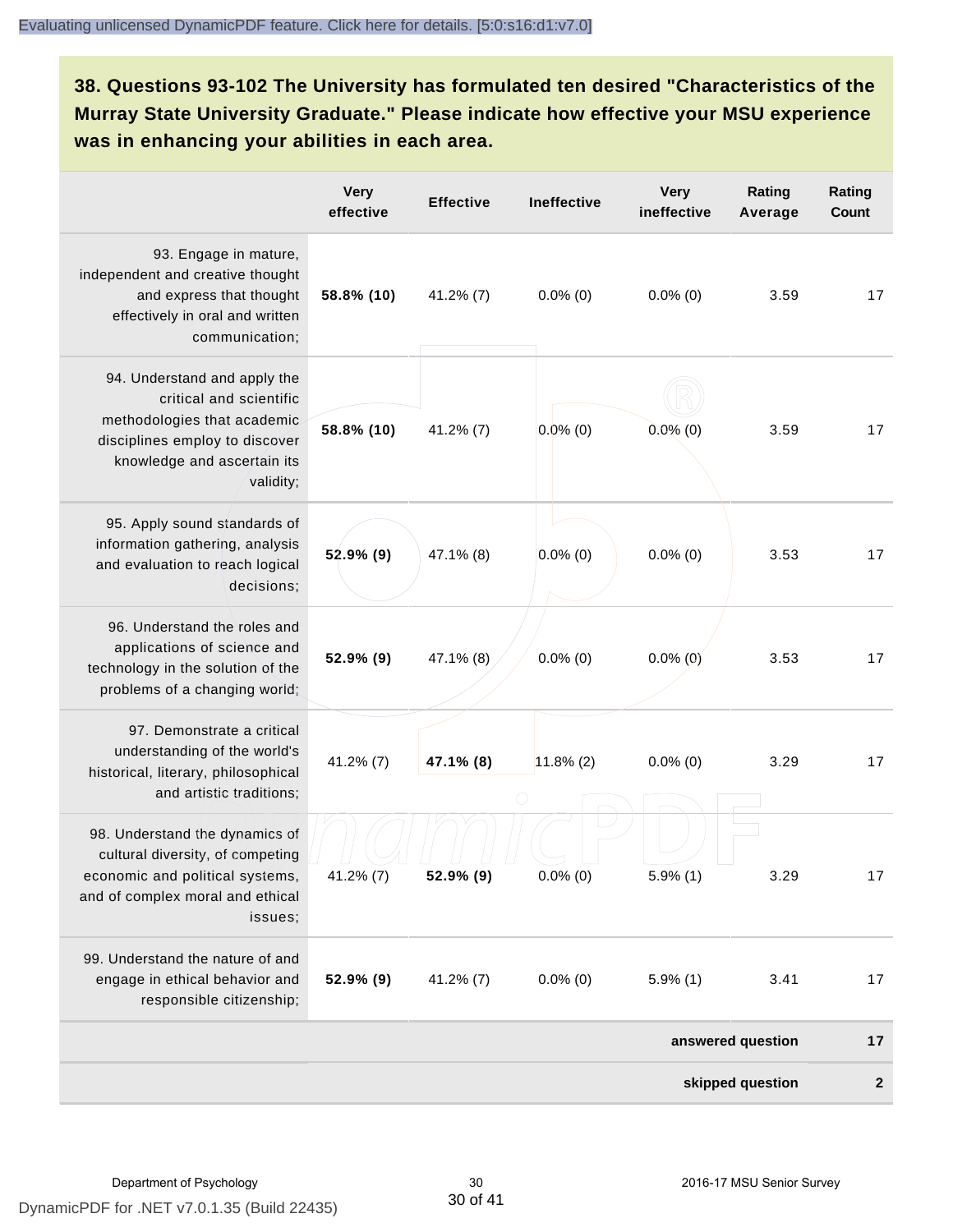**38. Questions 93-102 The University has formulated ten desired "Characteristics of the Murray State University Graduate." Please indicate how effective your MSU experience was in enhancing your abilities in each area.**

| 100. Understand the importance of<br>the behaviors necessary to<br>maintain a healthy lifestyle; | 52.9% (9)  | 35.3% (6) | $5.9\%$ (1) | $5.9\%$ (1)       | 3.35             | 17           |
|--------------------------------------------------------------------------------------------------|------------|-----------|-------------|-------------------|------------------|--------------|
| 101. Demonstrate mastery of a<br>chosen field of study;                                          | 47.1% (8)  | 47.1% (8) | $5.9\%$ (1) | $0.0\%$ (0)       | 3.41             | 17           |
| 102. Value intellectual pursuit and<br>continuous learning in a changing<br>world.               | 58.8% (10) | 35.3%(6)  | $5.9\%$ (1) | $0.0\%$ (0)       | 3.53             | 17           |
|                                                                                                  |            |           |             | answered question |                  | 17           |
|                                                                                                  |            |           |             |                   | skipped question | $\mathbf{2}$ |
|                                                                                                  |            |           |             |                   |                  |              |
|                                                                                                  |            |           |             |                   |                  |              |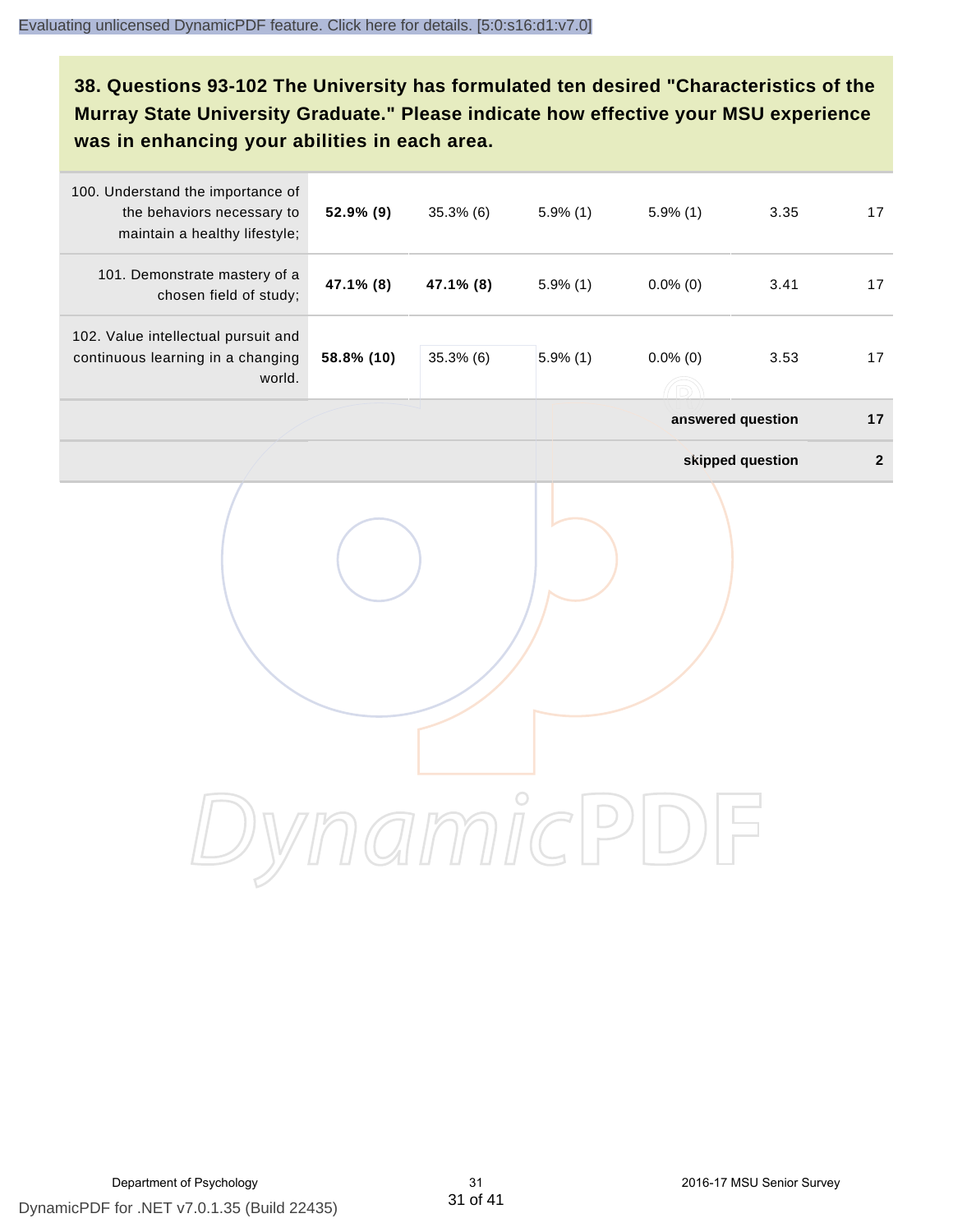#### **39. 103. What do you expect to do after you graduate?**

|                                                        | Response<br><b>Percent</b> | Response<br>Count       |
|--------------------------------------------------------|----------------------------|-------------------------|
| I am unsure of my immediate<br>plans.                  | 5.9%                       | $\mathbf{1}$            |
| I will look for a job.                                 | 29.4%                      | $\sqrt{5}$              |
| I will continue working in the<br>position I now have. | 0.0%                       | $\pmb{0}$               |
| I will work at a position I recently<br>accepted.      | 5.9%                       | $\mathbf{1}$            |
| I will do additional undergraduate<br>work.            | 0.0%                       | $\pmb{0}$               |
| I will go to graduate school.                          | 52.9%                      | $\boldsymbol{9}$        |
| I will go to law school.                               | 5.9%                       | $\mathbf{1}$            |
| I will go to medical school.                           | 0.0%                       | $\mathbf 0$             |
| I will go to other professional<br>school.             | 0.0%                       | $\mathbf 0$             |
| I will not work or attend school.                      | 0.0%                       | $\pmb{0}$               |
|                                                        | answered question          | 17                      |
|                                                        | skipped question           | $\overline{\mathbf{2}}$ |

DynamicPDF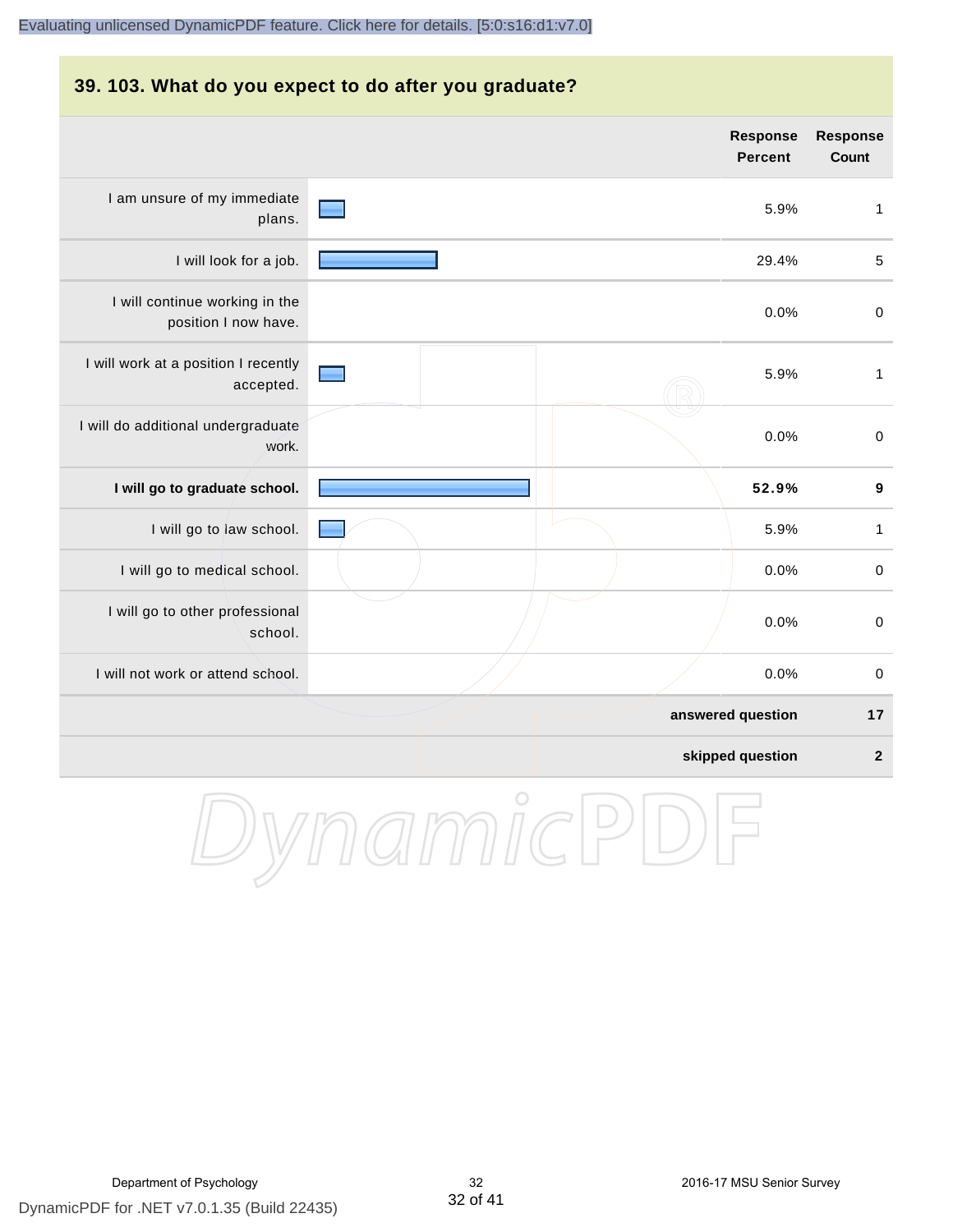# **39. 103. What do you expect to do after you graduate? answered question 17 skipped question 2**

### **40. 104. If you are already employed, how closely related is your job to your field of study?**

|                     |         | Response<br><b>Percent</b> | Response<br>Count |
|---------------------|---------|----------------------------|-------------------|
| Extremely close     |         | 5.9%                       | $\mathbf{1}$      |
| Somewhat close      |         | 11.8%                      | $\overline{2}$    |
| Somewhat different  |         | 11.8%                      | $\overline{2}$    |
| Extremely different |         | 11.8%                      | $\overline{2}$    |
| I cannot determine  |         | 0.0%                       | $\mathbf 0$       |
| Does not apply      |         | 58.8%                      | 10                |
|                     |         | answered question          | $17$              |
|                     |         | skipped question           | $\mathbf{2}$      |
|                     | $\circ$ |                            |                   |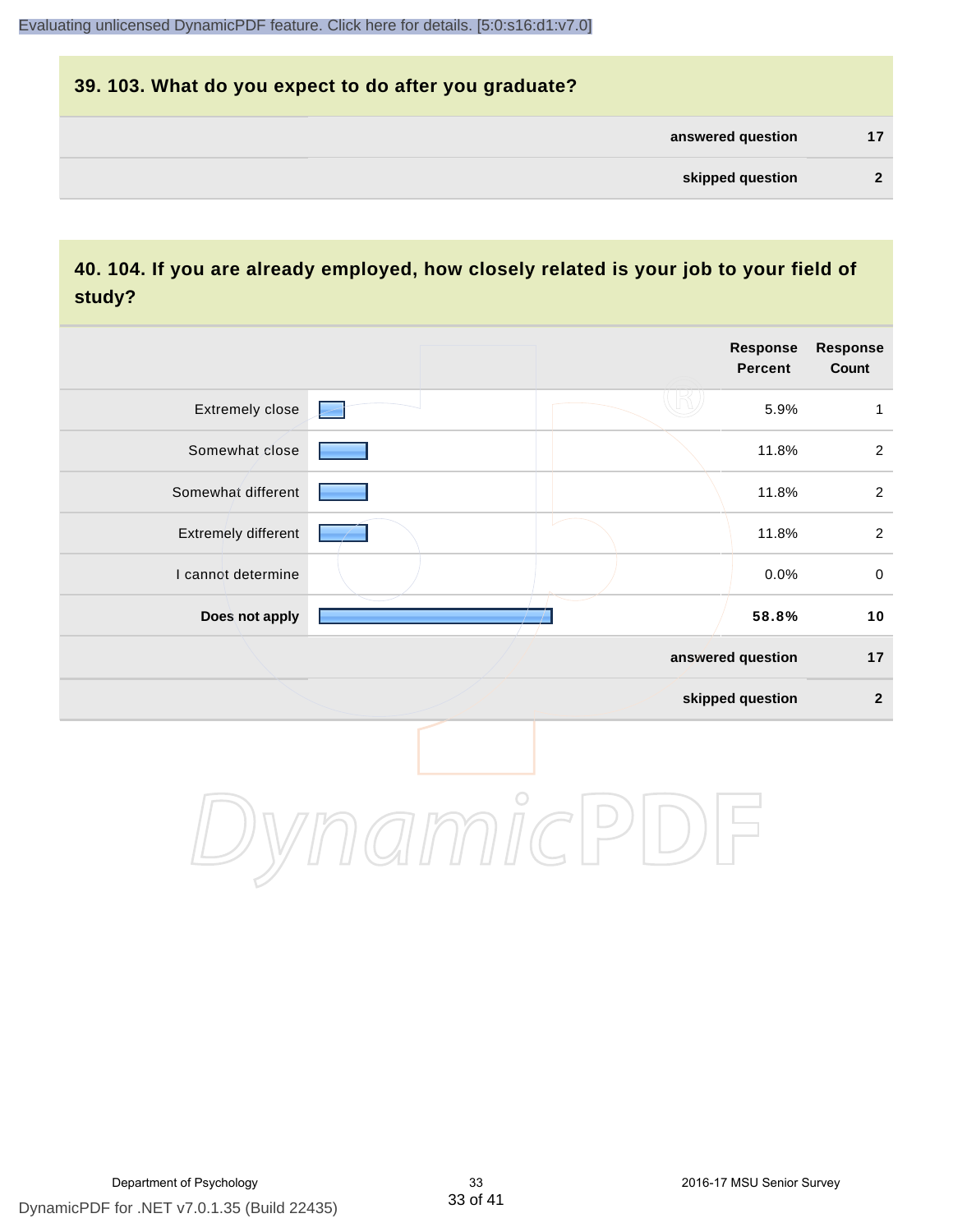## **41. 105. If you intend to work full-time, what do you expect your salary to be?**

|                     | Response<br><b>Percent</b> | Response<br>Count   |
|---------------------|----------------------------|---------------------|
| Above \$75,000      | 0.0%                       | $\mathbf 0$         |
| \$65,000 - \$75,000 | 0.0%                       | $\mathsf{O}\xspace$ |
| \$55,000 - \$64,999 | 5.9%                       | $\mathbf{1}$        |
| \$45,000 - \$54,999 | 11.8%                      | $\overline{2}$      |
| \$35,000 - \$44,999 | 29.4%                      | ${\bf 5}$           |
| \$25,000 - \$34,999 | 11.8%                      | $\overline{2}$      |
| Below \$25,000      | 11.8%                      | $\overline{2}$      |
| Does not apply      | 29.4%                      | $5\phantom{.0}$     |
|                     | answered question          | 17                  |
|                     | skipped question           | $\overline{2}$      |
|                     |                            |                     |
|                     | $\bigcirc$                 |                     |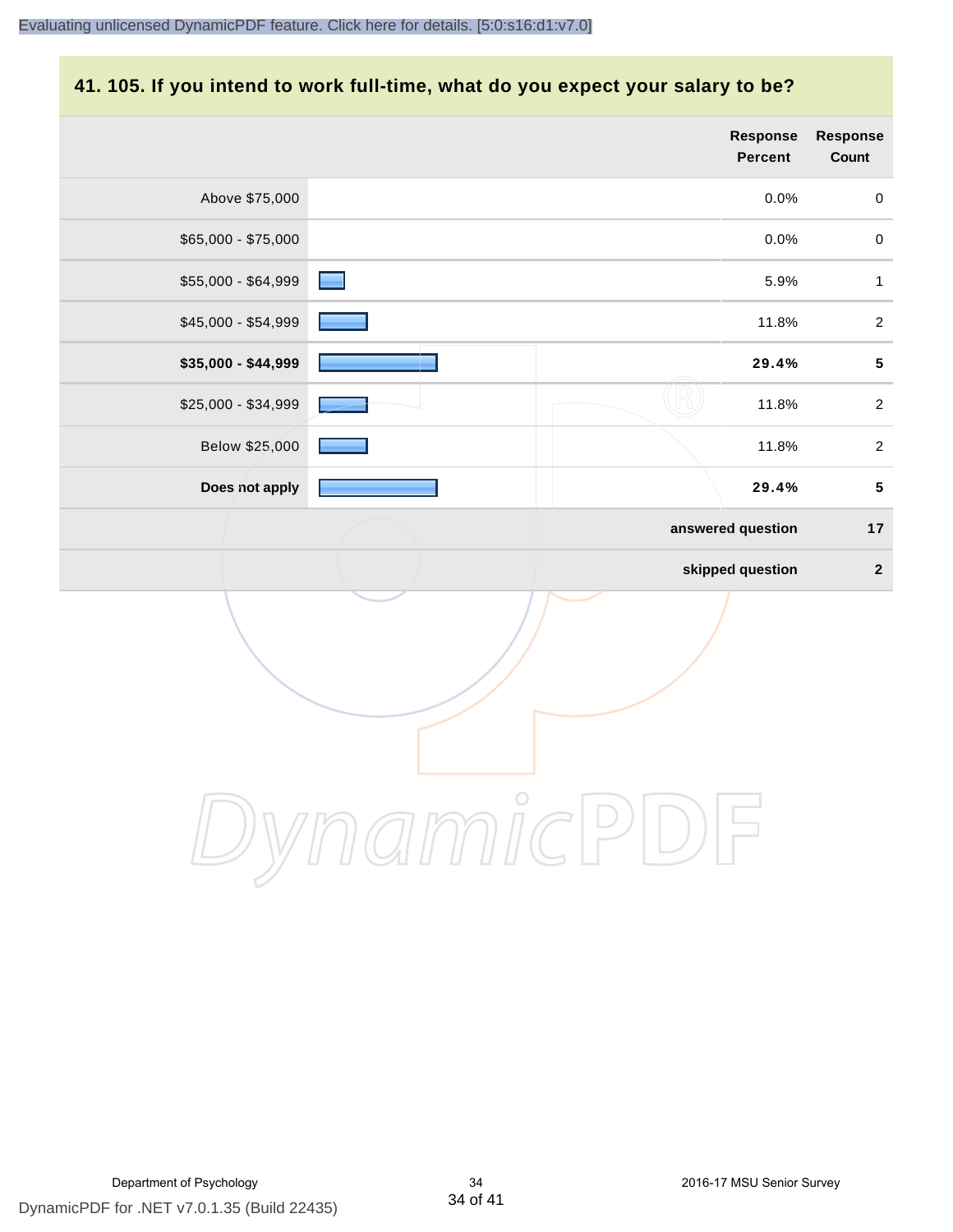#### **41. 105. If you intend to work full-time, what do you expect your salary to be?**

| answered question | 17 |
|-------------------|----|
| skipped question  |    |

### **42. 106. If you intend to continue your education, please indicate which statement best describes the institution you will attend.**

|                                        |  | <b>Response</b><br><b>Percent</b> | <b>Response</b><br>Count |
|----------------------------------------|--|-----------------------------------|--------------------------|
| <b>Murray State University</b>         |  | 41.2%                             | 7                        |
| University/College in Kentucky         |  | 29.4%                             | 5                        |
| University/College outside<br>Kentucky |  | 17.6%                             | 3                        |
| Does not apply                         |  | 11.8%                             | 2                        |
|                                        |  | answered question                 | 17                       |
|                                        |  | skipped question                  | $\mathbf{2}$             |
|                                        |  |                                   |                          |

#### **43. 107. "I would recommend Murray State University to a prospective student."**

|                       | <b>Response</b><br><b>Percent</b> | <b>Response</b><br>Count |
|-----------------------|-----------------------------------|--------------------------|
| <b>Strongly agree</b> | $\overline{\phantom{a}}$<br>58.8% | 10                       |
| Agree                 | 41.2%                             | $\overline{7}$           |
| Disagree              | 0.0%                              | $\mathbf 0$              |
| Strongly disagree     | 0.0%                              | $\pmb{0}$                |
|                       | answered question                 | 17                       |
|                       | skipped question                  | $\boldsymbol{2}$         |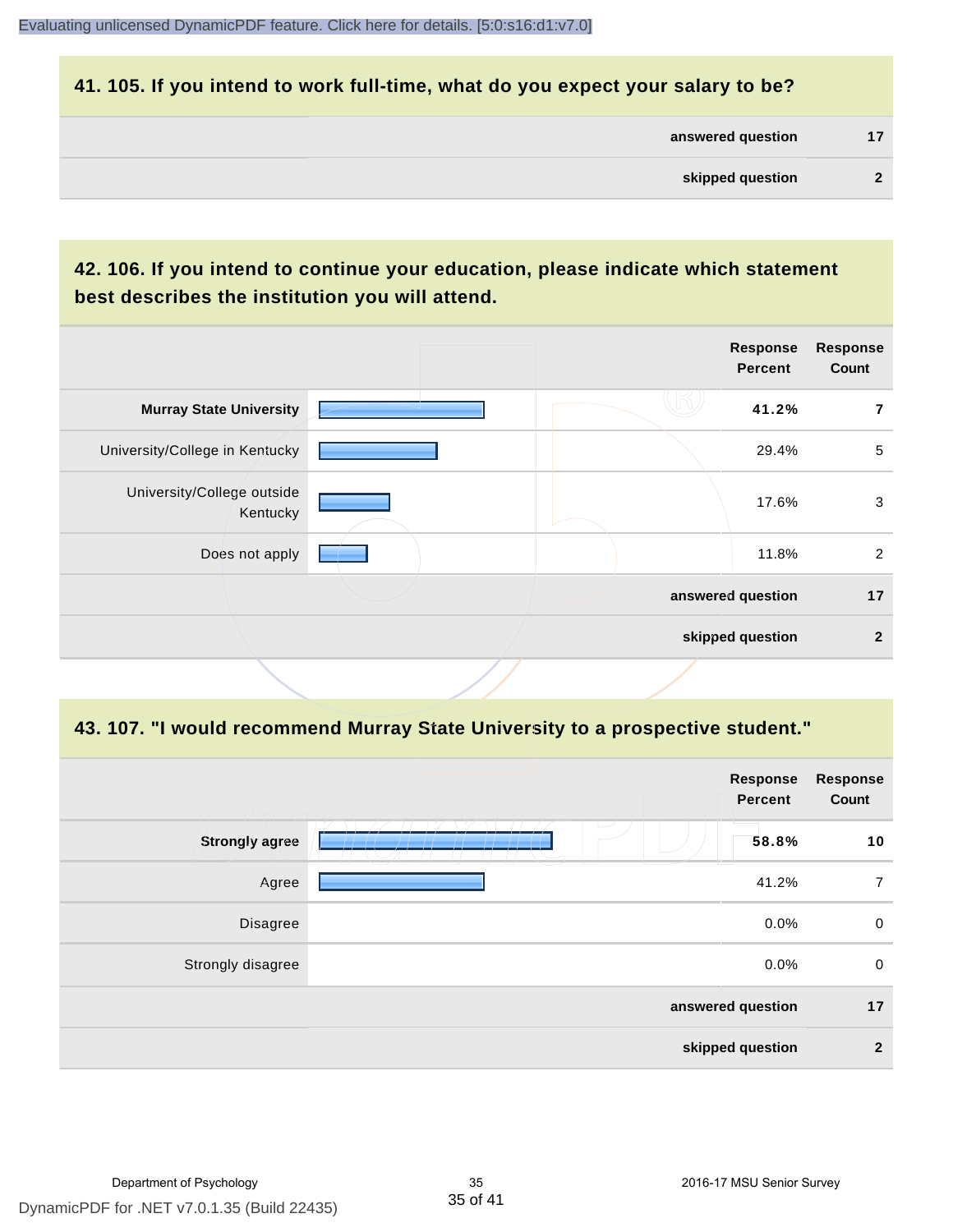| 44. Feedback:     |                   |
|-------------------|-------------------|
|                   | Response<br>Count |
|                   | $\overline{2}$    |
| answered question | $\overline{2}$    |
| skipped question  | 17                |

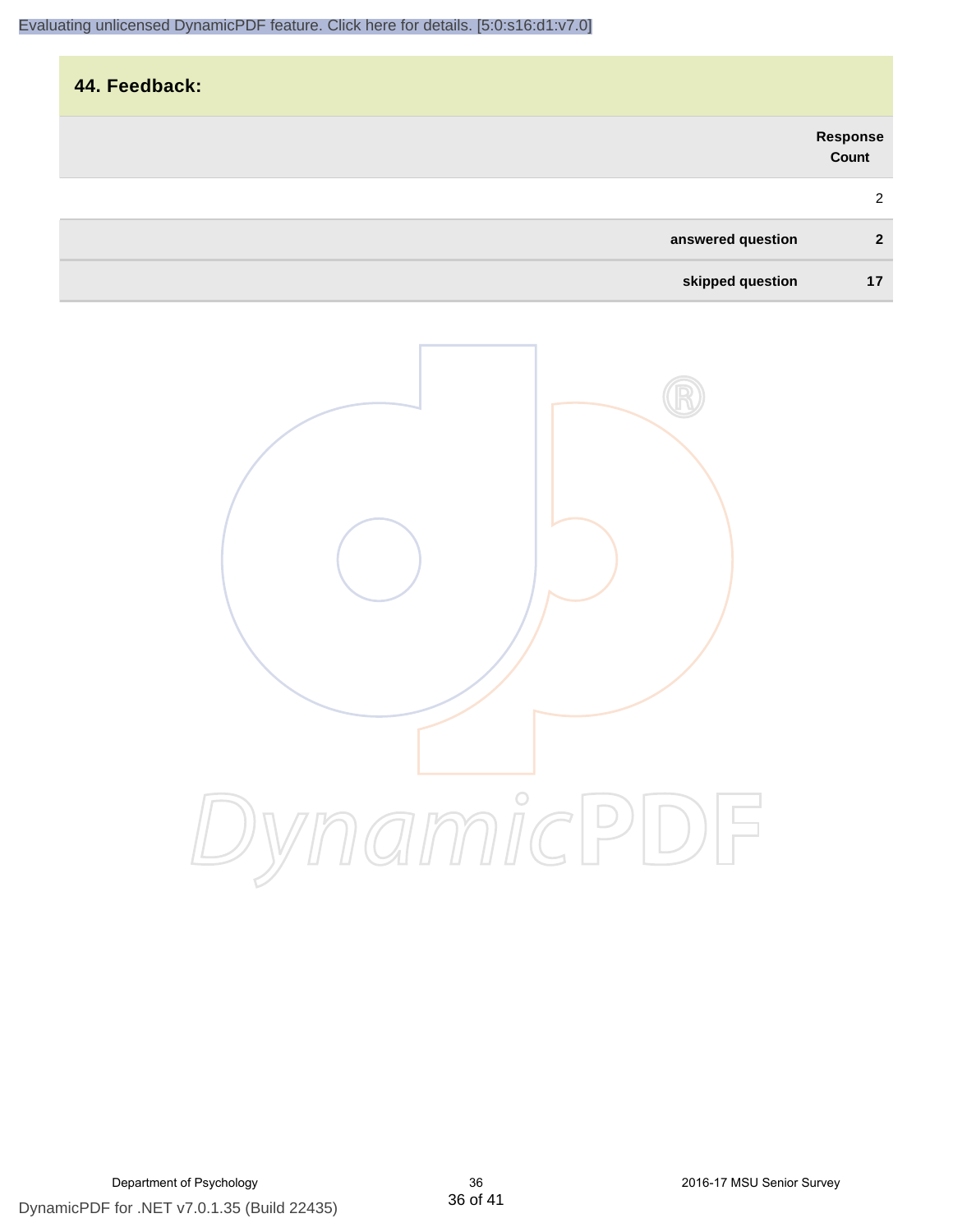|                                                 | <b>Response</b><br><b>Percent</b> | <b>Response</b><br>Count |
|-------------------------------------------------|-----------------------------------|--------------------------|
| Accounting                                      | 0.0%                              | $\pmb{0}$                |
| Advertising                                     | 0.0%                              | $\mathbf 0$              |
| <b>Business Administration</b><br>(associate's) | 0.0%                              | $\mathbf 0$              |
| <b>Business Administration</b><br>(bachelor's)  | 0.0%                              | $\pmb{0}$                |
| <b>Business GIS (certificate)</b>               | 0.0%                              | $\mathbf 0$              |
| <b>Computer Information Systems</b>             | 0.0%                              | $\pmb{0}$                |
| <b>Computer Science</b>                         | 0.0%                              | $\mathbf 0$              |
| Economics                                       | 0.0%                              | $\mathbf 0$              |
| Finance                                         | 0.0%                              | $\pmb{0}$                |
| <b>Graphic Communications Media</b>             | 0.0%                              | $\mathbf 0$              |
| <b>International Business</b>                   | 0.0%                              | $\pmb{0}$                |
| Journalism                                      | 0.0%                              | $\pmb{0}$                |
| Management                                      | 0.0%                              | $\,0\,$                  |
| Marketing                                       | 0.0%                              | $\pmb{0}$                |
| Organizational Communication                    | 0.0%                              | $\pmb{0}$                |
| <b>Public Relations</b>                         | 0.0%                              | $\pmb{0}$                |
| <b>Television Production</b>                    | 0.0%                              | $\mathbf 0$              |
| <b>Telecommunications Systems</b><br>Mgmt       | 0.0%                              | $\pmb{0}$                |
|                                                 | answered question                 | $\pmb{0}$                |
|                                                 | skipped question                  | 19                       |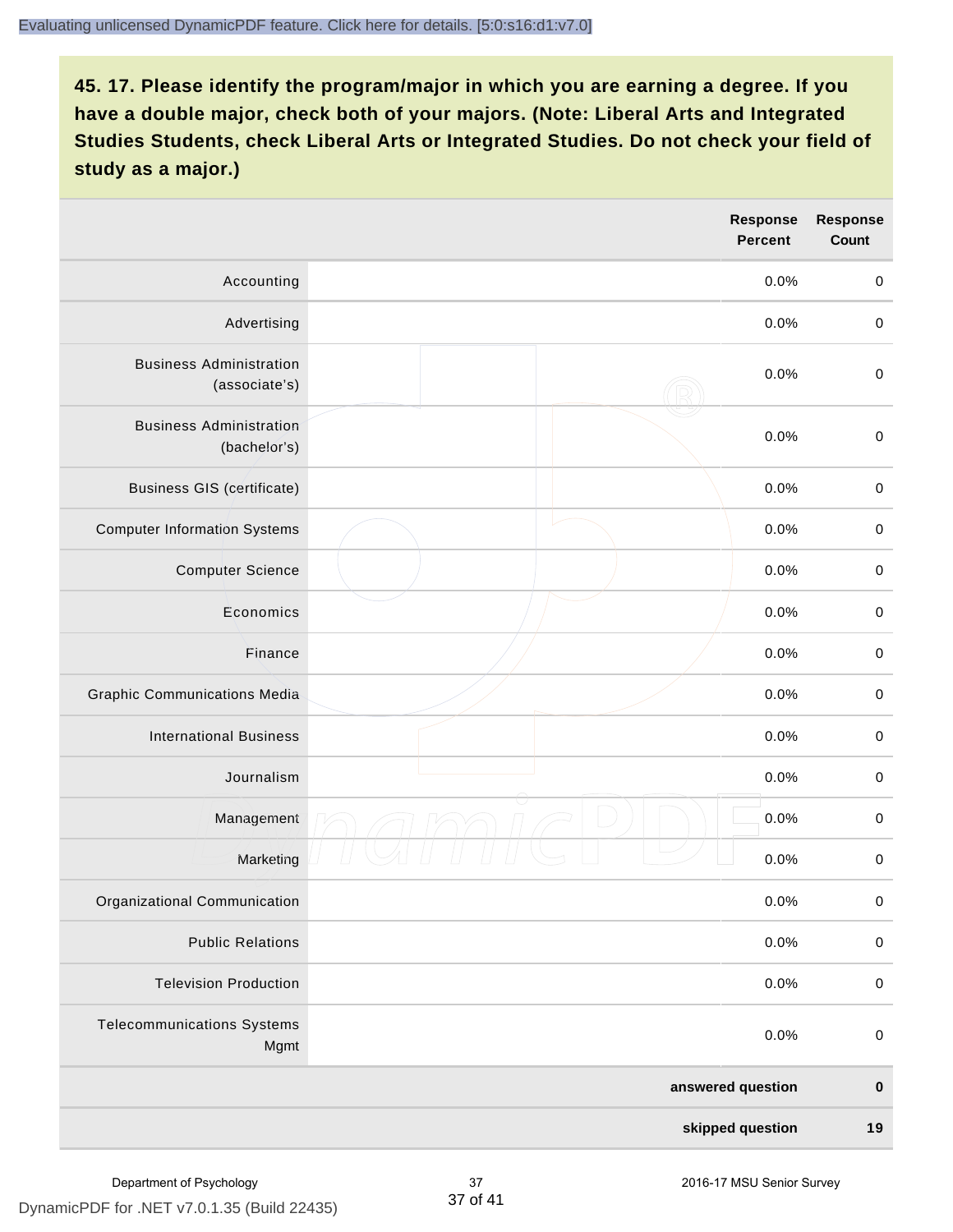| <b>Career &amp; Technical Education</b><br>(associate's) | 0.0%              | $\pmb{0}$        |
|----------------------------------------------------------|-------------------|------------------|
| <b>Career &amp; Technical Education</b><br>(bachelor's)  | 0.0%              | $\boldsymbol{0}$ |
| <b>Criminal Justice</b>                                  | 0.0%              | $\pmb{0}$        |
| <b>Elementary School Education</b>                       | 0.0%              | $\,0\,$          |
| <b>Health &amp; Physical Education</b>                   | 0.0%              | $\,0\,$          |
| Interdisciplinary Early Childhood<br>Education           | 0.0%              | $\mathbf 0$      |
| Learning & Behavior Disorders                            | 0.0%              | $\,0\,$          |
| Middle School Education                                  | 0.0%              | $\pmb{0}$        |
| <b>Recreation &amp; Leisure Services</b>                 | 0.0%              | $\boldsymbol{0}$ |
| Social Work                                              | 0.0%              | $\mathbf 0$      |
| Youth & Nonprofit Leadership                             | 0.0%              | $\mathbf 0$      |
| Art                                                      | 0.0%              | $\pmb{0}$        |
| Creative Writing (BFA)                                   | 0.0%              | $\,0\,$          |
| English                                                  | 0.0%              | $\,0\,$          |
| <b>English Education (TESOL)</b>                         | 0.0%              | $\,0\,$          |
| Philosophy                                               | 0.0%              | $\pmb{0}$        |
| <b>International Affairs</b>                             | 0.0%              | $\pmb{0}$        |
| <b>Political Science</b>                                 | 0.0%              | $\pmb{0}$        |
| <b>Public Administration</b>                             | 0.0%              | $\pmb{0}$        |
|                                                          | answered question | $\pmb{0}$        |
|                                                          | skipped question  | 19               |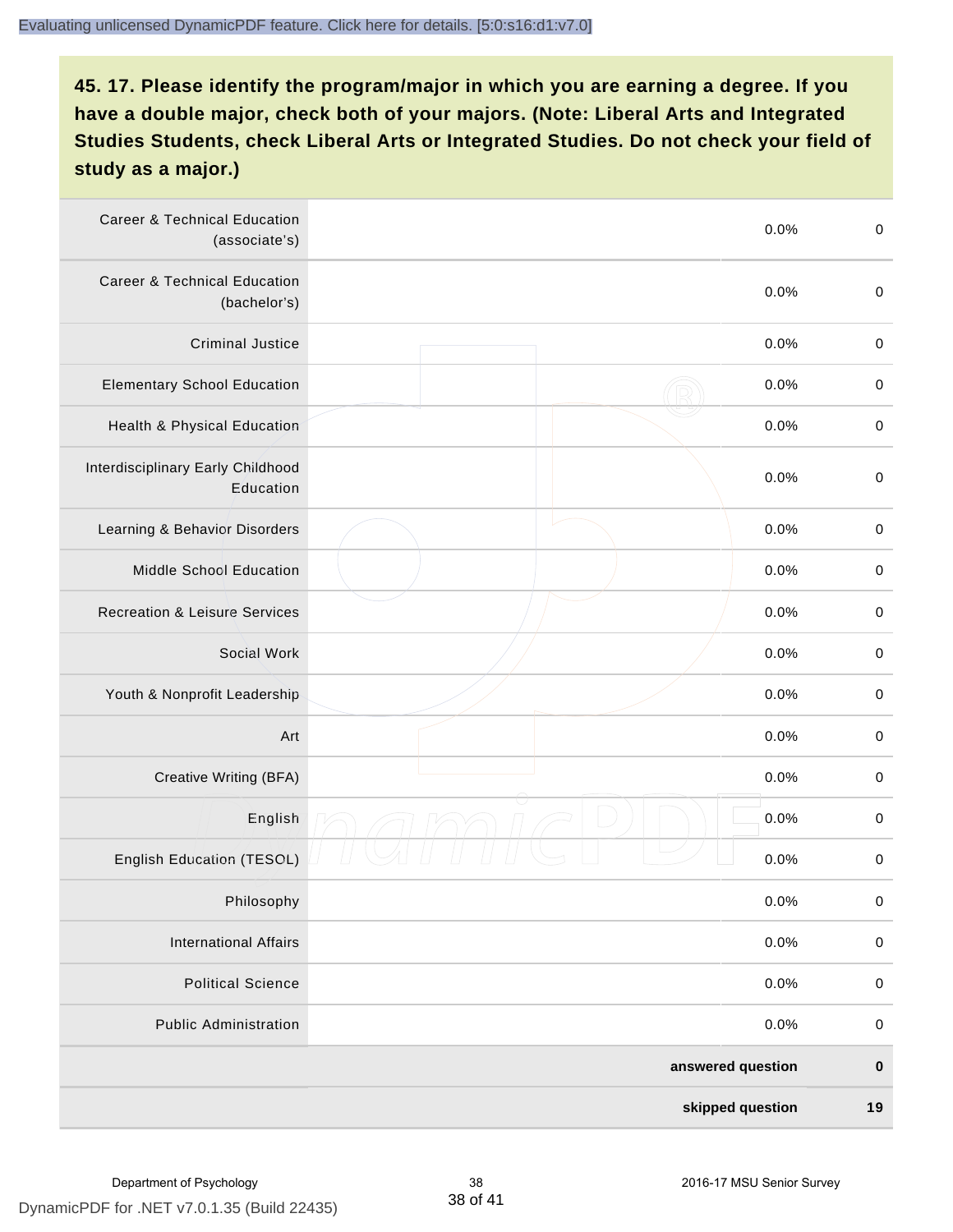| Sociology                                            | 0.0%               | $\mathbf 0$ |
|------------------------------------------------------|--------------------|-------------|
| History                                              | 0.0%               | $\mathbf 0$ |
| <b>Liberal Arts</b>                                  | 0.0%               | $\mathbf 0$ |
| French                                               | 0.0%               | $\mathbf 0$ |
| German                                               | 0.0%               | $\mathbf 0$ |
| Japanese                                             | 0.0%               | $\pmb{0}$   |
| Spanish                                              | 0.0%               | $\mathbf 0$ |
| Music                                                | 0.0%               | $\mathbf 0$ |
| <b>Music Business</b>                                | 0.0%               | $\pmb{0}$   |
| Psychology                                           | 0.0%               | $\mathbf 0$ |
| Theatre                                              | 0.0%               | $\mathbf 0$ |
| <b>Biology</b>                                       | 0.0%               | $\mathbf 0$ |
| Wildlife & Conservation Biology                      | 0.0%               | $\pmb{0}$   |
| Chemistry                                            | 0.0%               | $\mathbf 0$ |
| <b>Applied Physics</b>                               | $\bigcirc$<br>0.0% | $\mathbf 0$ |
| <b>Engineering Physics</b>                           | 0.0%               | $\mathbf 0$ |
| Physics                                              | 0.0%               | $\mathbf 0$ |
| Geosciences                                          | 0.0%               | $\pmb{0}$   |
| <b>Civil Engineering Technology</b><br>(associate's) | 0.0%               | $\mathbf 0$ |
| Civil Engineering Technology<br>(bachelor's)         | 0.0%               | $\pmb{0}$   |
|                                                      | answered question  | $\mathbf 0$ |
|                                                      | skipped question   | 19          |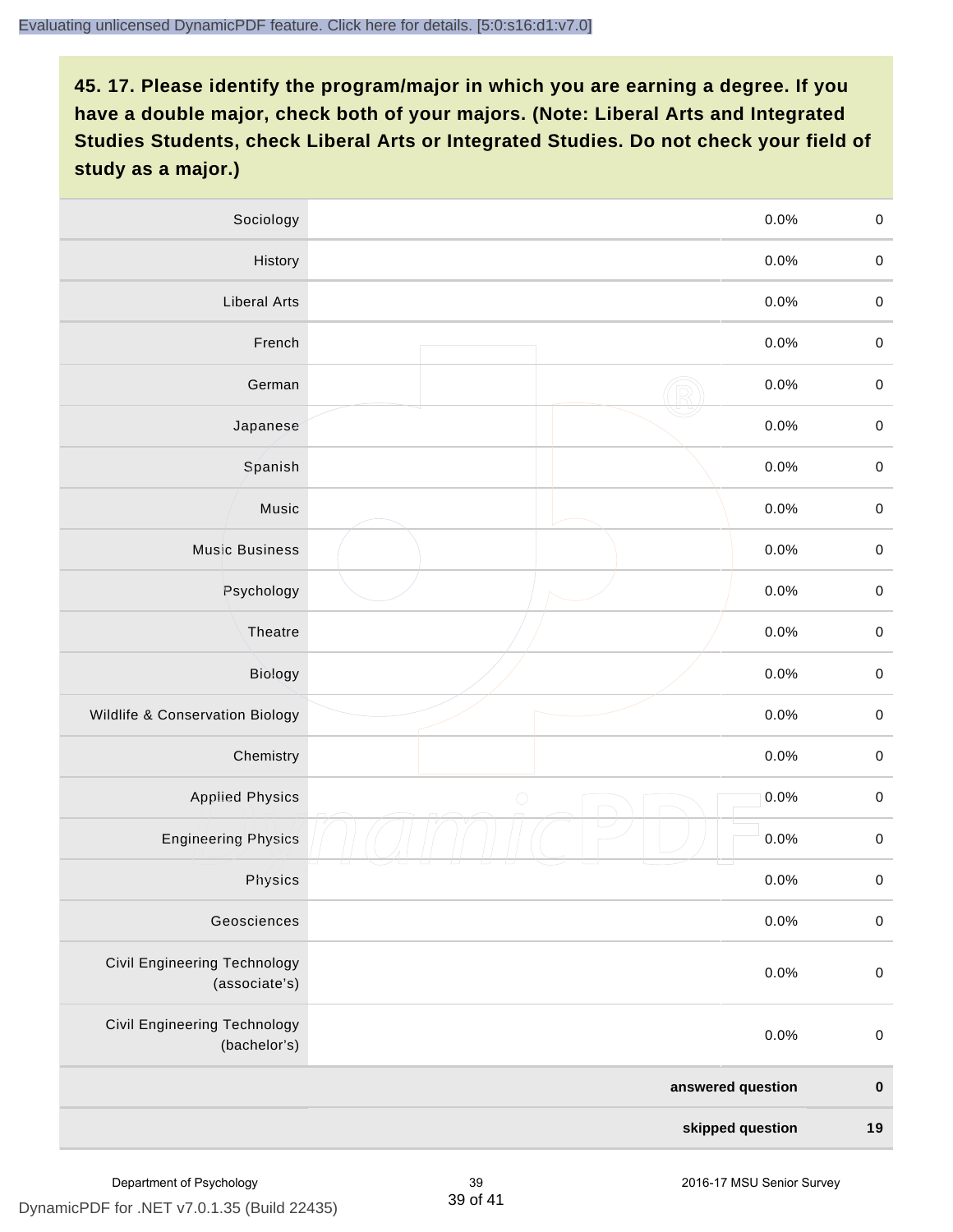| <b>Electromechanical Engineering</b><br>Technology | 0.0%              | $\boldsymbol{0}$ |
|----------------------------------------------------|-------------------|------------------|
| Engineering Graphics & Design                      | 0.0%              | $\pmb{0}$        |
| <b>Interior Design</b>                             | 0.0%              | $\boldsymbol{0}$ |
| Manufacturing Technology                           | 0.0%              | $\,0\,$          |
| Occupational Safety and Health                     | 0.0%              | $\boldsymbol{0}$ |
| <b>Industrial Technology</b><br>(associate's)      | 0.0%              | $\,0\,$          |
| Mathematics                                        | 0.0%              | $\pmb{0}$        |
| <b>Telecommunications Systems</b><br>Mgmt          | 0.0%              | $\boldsymbol{0}$ |
| Agricultural Science & Technology<br>(associate's) | 0.0%              | $\boldsymbol{0}$ |
| Agricultural Science (bachelor's)                  | 0.0%              | $\boldsymbol{0}$ |
| Animal Technology/Animal-Equine                    | 0.0%              | $\boldsymbol{0}$ |
| Animal Technology/Vet Tech,<br>Pre-Vet             | 0.0%              | $\boldsymbol{0}$ |
| <b>Athletic Training</b>                           | 0.0%              | $\boldsymbol{0}$ |
| <b>Communication Disorders</b>                     | 0.0%              | $\boldsymbol{0}$ |
| <b>Exercise Science</b>                            | 0.0%              | $\pmb{0}$        |
| Nursing                                            | 0.0%              | $\pmb{0}$        |
| Nursing/RN to BSN                                  | 0.0%              | $\boldsymbol{0}$ |
| Nutrition, Dietetics, & Food Mgmt                  | 0.0%              | $\boldsymbol{0}$ |
|                                                    | answered question | $\bf{0}$         |
|                                                    | skipped question  | 19               |